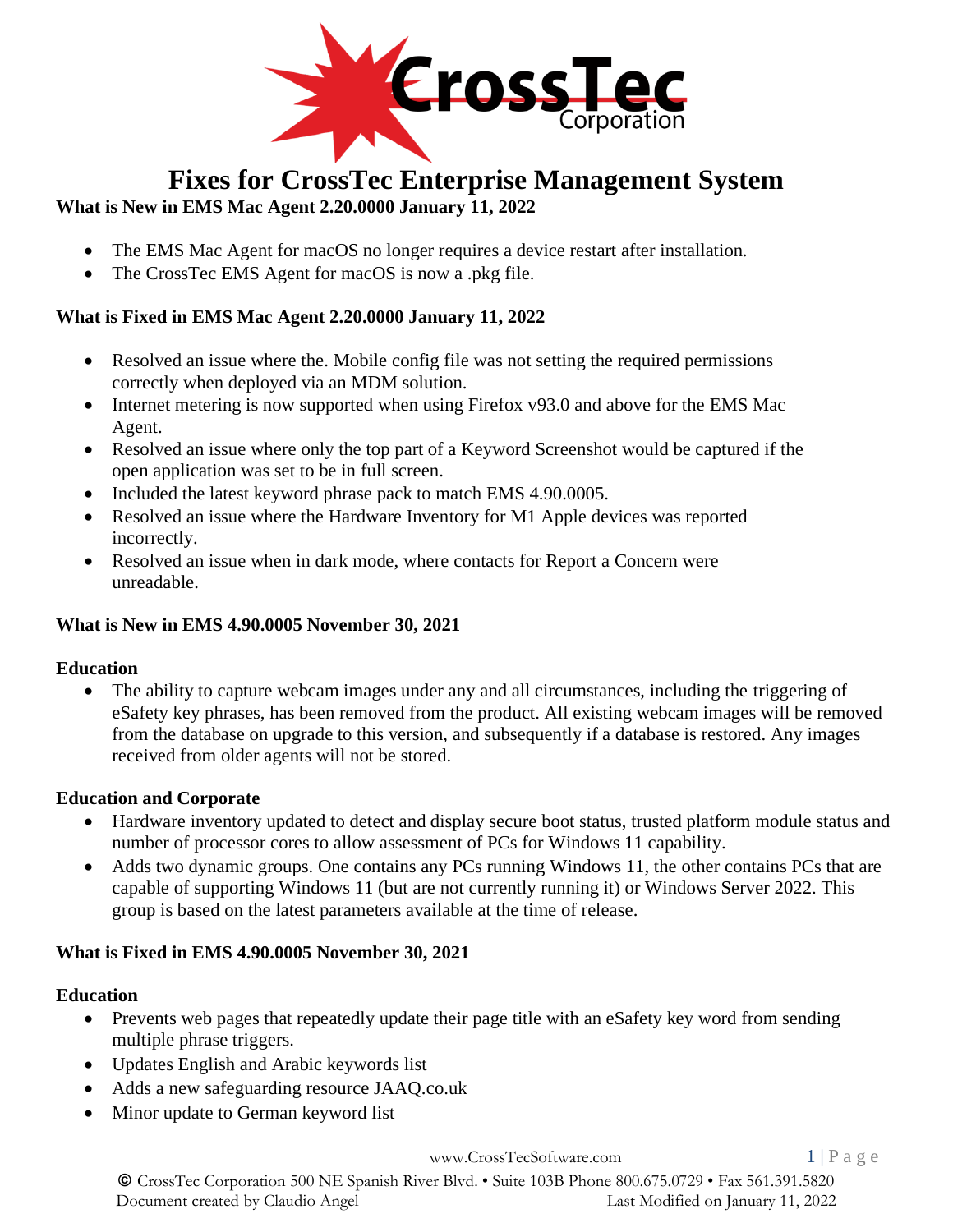

#### **Education and Corporate**

- Fixes a console crash that could occur when using AD authentication.
- Corrects a problem in the query tool which caused incorrect SQL to be generated if "Maximum records to display" value was altered
- Fixes an issue on case-sensitive databases where some condition clauses would not find lower case results
- Resolves database issue when attempting to add OS Build as a query condition.
- Adds number of Processor cores and logical processors to Windows hardware inventory
- Adds CPU Cores and logical Processors to CPU/BIOS information panel and query tool as display and condition parameters.
- Console alert generated when an unlicensed PC attempts to connect to the server now updates the time/date stamp of any previous alerts for that agent. This prevents an excess of alerts for the same event.
- Fixes an issue where application blocking would sometimes not operate as expected for application groups containing Windows Store applications.
- Fixes an issue where application restrictions were not sent promptly to PCs using the Default Profile
- Resolved an issue where the EMS query tool was generating incorrect SQL for a query.

#### **What is Fixed in EMS 4.90.0003 September 17, 2021**

#### **Education and Corporate**

- EMS now retains "ServerAddress1" registry key that may have been added manually for certain connection requirements.
- Resolved an issue that prevented the Agent from starting if the default Alert recording length had been changed.
- Corrects a problem which could cause a blank screen on logout when using Acceptable User Policies assigned to PC departments.
- Fixes a potential rare issue in console using multi-select / remote options.

#### **Education**

- Fixes a problem which prevented keyboard shortcuts working to set phrases to false alarm in Phrase Match review.
- Modifies the default priority of selected keywords in categories of key concern to improve their visibility in risk calculations.
- Update to the CTIRU restricted website list (English/EMS only)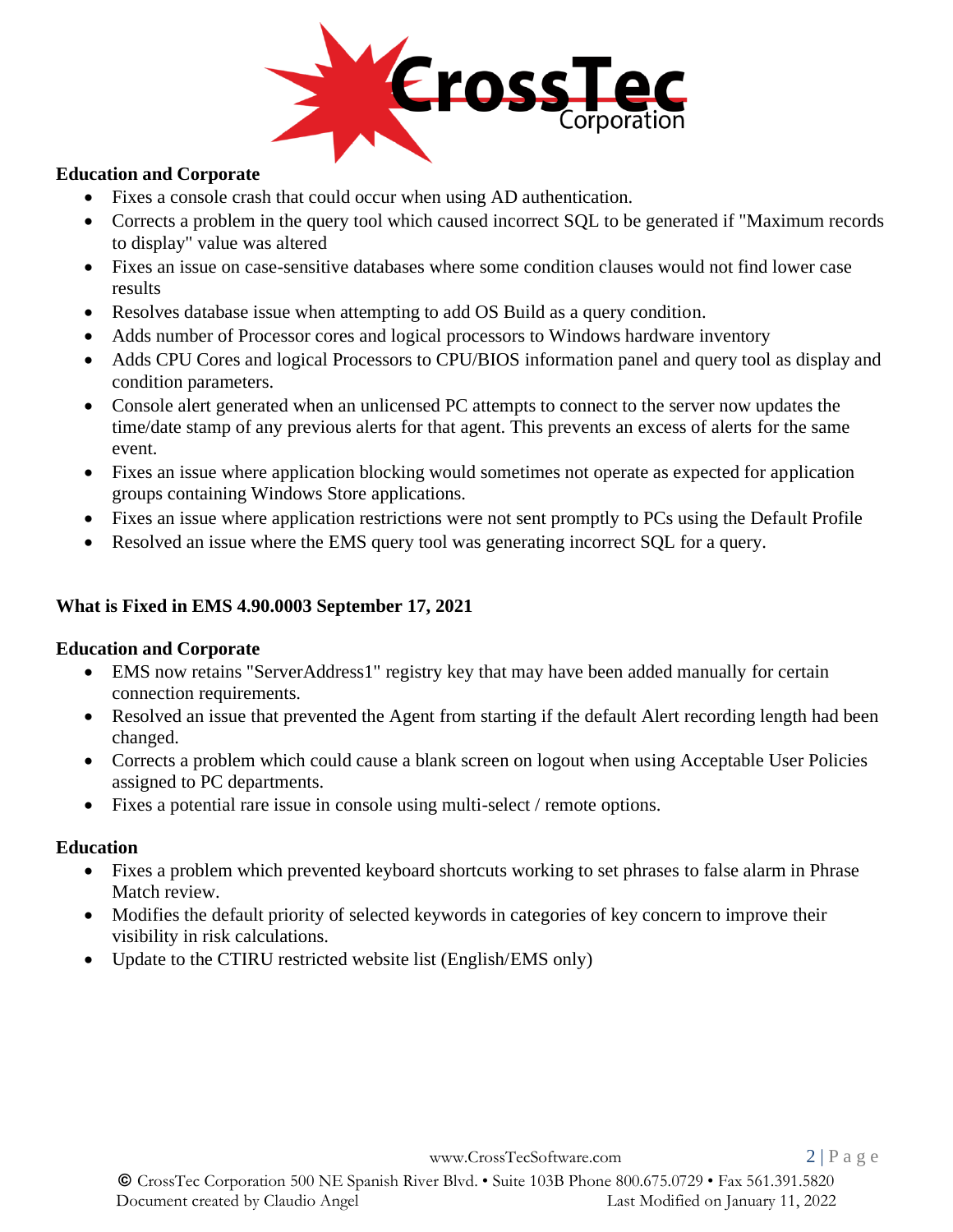

## **What is New in EMS 4.90.0000 August 4, 2021**

## **Education**

- Implements two new esafety phrase categories for Gambling and Cybersecurity. Existing standard phrases moved to these new categories where appropriate. Existing phrase matches are not recategorized.
- Adds the ability for safeguarding staff to add a sequence of Notes to Phrase Match records during the review process.

## **Education and Corporate**

- Ensures that Agents always collect data according to their currently stored configuration if they cannot connect to the EMS server due to licensing, or other, issues.
- Modify Gateway Server code to be fully Unicode compliant.
- Provides option in Gateway Server configurator to set/clear gateway logging keys which are dynamically acted upon by the gateway service. This is a hidden option available for technical support users on demand.
- (Implements Shift+click, shift+click+drag and Ctrl+click multiple selection/de-selections of PC and user objects in explorer and hierarchy to allow appropriate actions to be carried out on selected multiple PCs. Such actions are those that would be available to a department of PCs.
- Implements changes to the EMS Gateway Server component which will allow future release of websocket agents (chrome and iOS) to connect to the EMS Server from an external Internet connection when used off-campus.
- Implements a more efficient method of assessing and delivering component configuration changes due to modification of assigned profiles or changes of profile assigned to a PC e.g. during login / logout. Results in faster delivery of changes, less network traffic and lower agent and server overhead.
- Blocked URL is added to the alert notification email for blocked websites. This URL is, by design, not a hyperlink in order to protect the recipient of the email.
- Introduces the ability to perform remote PowerShell commands on multiple target platforms simultaneously.
- No longer able to apply a license that is lower than the number of previously licensed PCs in the database using DBWizard.
- Prevent server logging from running for more than 48 hours (configurable) to conserve resources.
- Added ability for Profiles to be sorted by name or description by clicking on column headers

## **What is Fixed in EMS 4.90.0000 August 4, 2021**

## **Education**

- Implements a server registry key that imposes a throttle on cloud http requests in cases where excessive traffic causes performance issues.
- Fixes an issue that can lead to media files being stored in the EMS database without an associated phrase match.
- Corrects inconsistent representation of the phrase "eMail" in some dialogs.
- Data Retention Policy modified to remove any erroneously saved screenshots, replay files and webcam images that do not have an associated phrase match.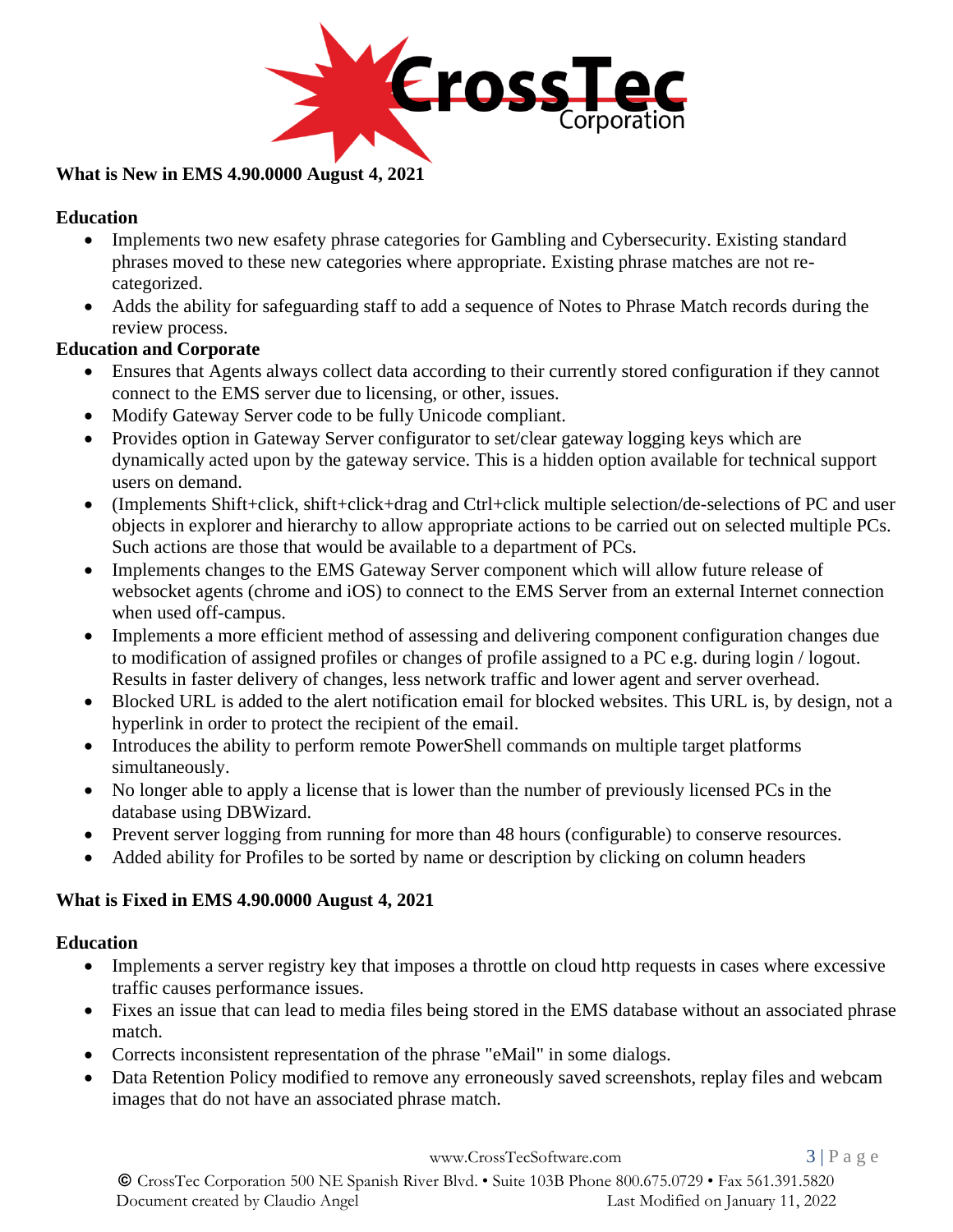

- Corrects an issue which may cause eSafety email to be undeliverable through email relays that do not support BDAT due to bare linefeeds in the email HTML.
- Fixes an issue that could cause esafety word triggers to be missed after a manual EMS service restart.
- Action of "copying" phrase screen shots is now recorded in phrase match history.
- Added Gambling helpline to the Safeguarding Resources.
- Fixes issue where eSafety phrase trigger alert console popup was not reporting the correct triggering username
- Fixes potential issue of slow keyboard operation after attempting webcam capture on esafety trigger when webcam already in use.

## **Education and Corporate**

- EMS Agents that have exceeded the license limit now automatically reconnect to the EMS Server once the server is back within the license limit.
- Corrects a problem which could cause agents, excluded from DNA due to licensing constraints, from connecting fully without a restart, when the licensed capacity of the server is increased.
- Fixes issues causing EMS Agent to crash when collecting software inventory when there was a very large amount of change history e.g. where updates are repeatedly failing to install.
- Corrects a syntax error in Query Tool in SQL to generated when GroupBy was used in conjunction with an aggregate function.
- Fixes an issue which caused newly excluded printers to continue to report print jobs until a server restart.
- Modify remote reboot behavior to allow rebooting of PCs with the EMS GatewayAgent AND the EMS Agent installed. These machines will continue to ignore a power off command in case it operates as a gateway for other PCs.
- Fixes an issue that could cause screen artefacts on log on desktop of workstations when entering passwords.
- Fixes an issue where the alert review dialog may not draw properly if recorded media available for the alert.
- Resolved an issue where USB Device details were not being reported in the EMS Console.
- Auto clipboard has been changed so it's disabled by default to prevent the control device's clipboard from being by a user on a remote device unintentionally.
- Fixed an issue where the Windows 10 version 20h2 was reporting incorrectly in the hardware inventory.
- Fixes issue where blocked website alert was being shown for site that had not actually been blocked.
- Fixes issue where website activity was not shown in explorer Spotlight if the user's session number was not 1.
- Windows XP and Windows Server 2003 removed from the Compatible Operating systems list for Software Distribution as these operating systems are no longer supported for CrossTec EMS Agent installation.
- Software distribution will no longer attempt to send packages to non-windows agents such as Chromebooks or iOS browsers when these are contained in a department selection. As such they will report as "Operating System does not match" rather than "Delivery failed"
- Fixes an issue where Internet site restricted alerts were not being closed correctly, potentially causing old alerts to be redisplayed in the review dialog when a new alert was received.
- Fixes issue where blocked website alerts were not being generated for iOS Browser agents.

## [www.CrossTecSoftware.com](http://www.crosstecsoftware.com/) 4 | P a g e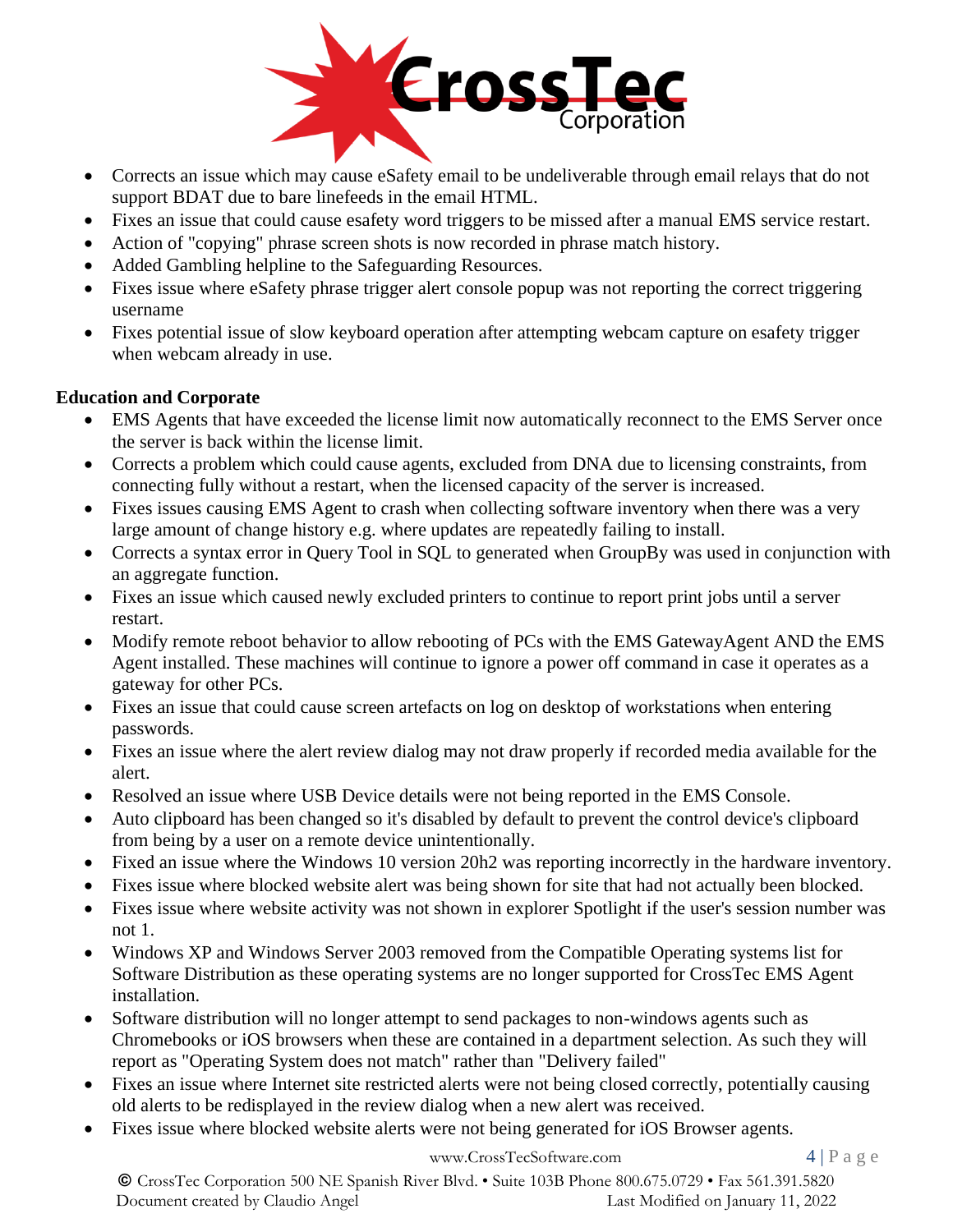

- Fixes an error which caused software distributions with embedded credentials to report failure when in fact they completed correctly.
- Fixes an issue in software distribution where a very long file name on target agent in the distribution user's home folder caused a buffer overrun.
- Fixes an issue where the agent smartupdate process failed to detect a concurrent installation by its MSIExec global mutex and wait until it's completion before upgrading agent.
- Provided protection against server crash caused by invalid data returned by software inventory due to invalid/corrupted install date at agent.
- Fixes issue where Microsoft Teams was being blocked by internet restrictions set to block all or allow approved only.
- Fixes an issue in rare cases where thumbnails may not show for some agents when no user was logged on.
- Improves console responsiveness when displaying system statistics when there are a very large number of Gateway Agents configured.
- Fixes issue causing explorer details view to not display properly when Logged on User selected as sorted column.
- Fixes a potential issue causing excess agent print monitor activity if a shared printer has been deleted
- Fixes an issue in query tool whereby Bitlocker status codes were being incorrectly interpreted.
- Fixes issue in console that appears to allow software distribution to Chrome agent when selected in hierarchy
- Fixes an issue preventing installation of the gateway server on machines that had previously had other EMS components installed.

## **Fixes in EMS Chrome Agent 1.5.2 May 17, 2021**

• Phrase matches are now captured from Google Docs within the Chrome Browser.

## **Fixes in EMS Chrome Agent 1.5.1 April 22, 2021**

• Resolved an issue that could cause the start-up splash screen to be displayed indefinitely.

#### **What is New in EMS 4.85.0002 December 22, 2020**

#### **Education**

Data updates for phrase matches and concerns are now sent to the cloud ahead of routine inventory updates to improve correlation between EMS Console and Web console in high load environments.

#### **Education and Corporate**

- Now shows the status of BitLocker as Yes in USB devices properties to show when BitLocker is enabled for that device.
- Added facility to mark phrase matches as "new", "in progress" or "complete" withing phrase review dialog. Also records the owner of the phrase match and keeps a history of changes made to the status. Phrases can be grouped by status, and the status can now be used within the query tool.
- Added one to one audio chat facility to internal remote-control options, initiated by console user with appropriate permissions.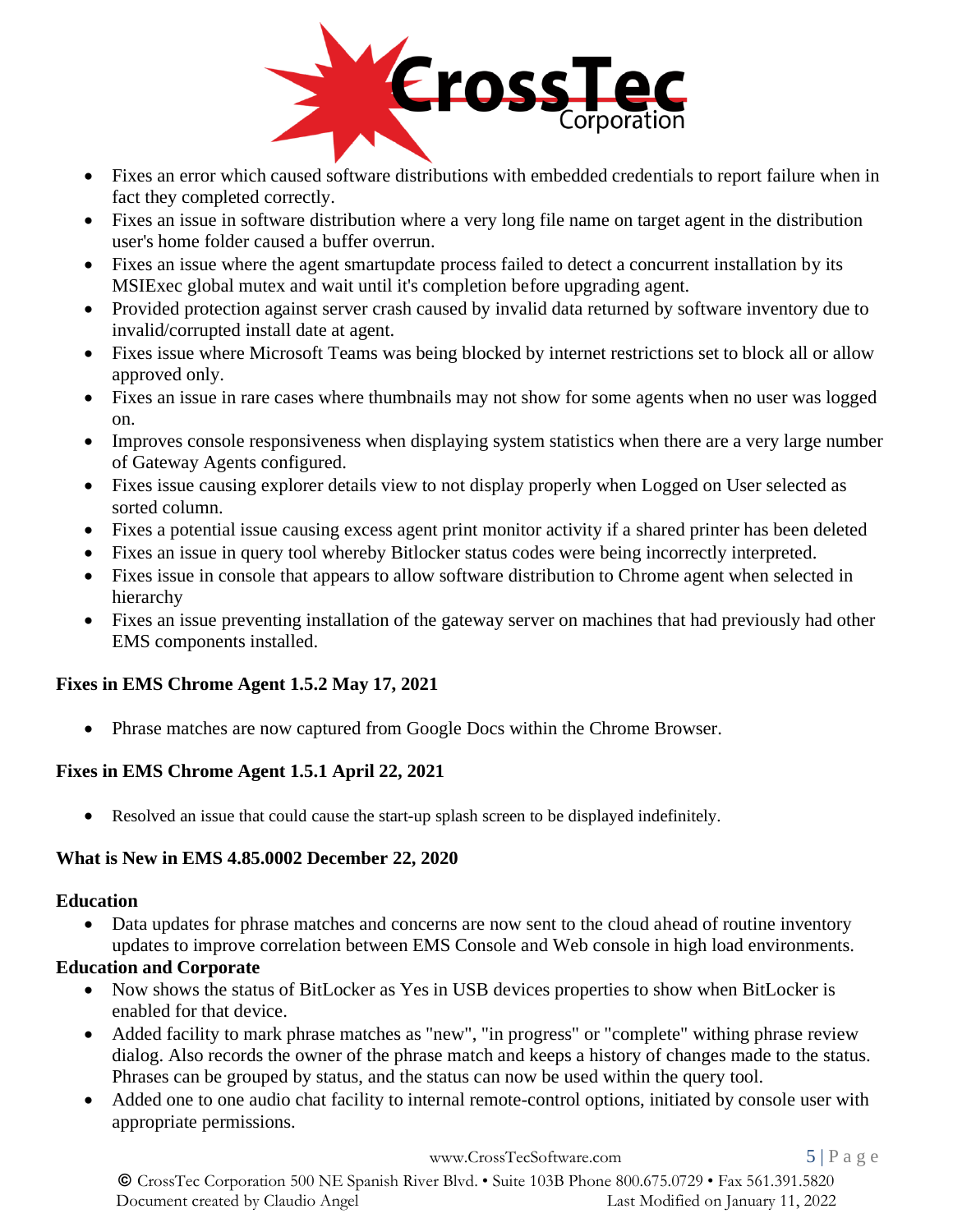

- Improved connection logic to increase EMS Server and Console performance.
- In EMS 4.85, Risk analysis has moved to the "Group by" option on the eSafety component. A message will be displayed on first view of the eSafety feature.
- Enhanced Software Distribution status messages to explain in more detail the failure/success of a software distribution.
- Added Acceptable Use Policy to cover the basic health and social distancing measures to be followed on return to work or school.
- Added keyboard shortcuts for reviewing phrases. Ctrl+Right Arrow next phrase, Ctrl+Left Arrow previous phrase, Ctrl + End - last phrase, Ctrl + Home - first phrase, Ctrl + Down arrow - mark as false alarm and  $Ctrl + Up$  arrow unmark false alarm.
- Added a selectable option to USB Device Control to limit Agent USB device requests to those that have BitLocker enabled.
- Added mechanism to allow the Administrator to choose how Agents are updated, they can choose between automatic updates (smart update) or a third-party method such as GPO/SSCM. Automatic updates are now off by default.
- Console operators are no longer removed from database when deleted. They are rendered unusable but will continue to appear in appropriate areas of console user interface (e.g., phrase match ownership) with a modified name and the date of deletion. If the operator is linked to a EMS Cloud operator this will also be inoperable.
- Implement an additional server queue for software inventory data to improve throughput.
- A banner is presented when console starts to inform the customer that a Mac agent update is available if all installed Mac Agents are older than the latest available to download.
- Add server registry key to allow a configurable throttle to certain console notifications so as to improve console UI responsiveness when under heavy load.
- Server performance monitoring statistics can now be collected over a period of time for analysis by CrossTec technical staff by enabling special logging keys.
- Server logging registry settings are now recognized "on the fly" and logging will start when a key is set and stop when a key is cleared after a delay of up to 5 minutes. There is now no need for a server restart to trigger logging to start or stop

# **What is Fixed in EMS 4.85.0002 December 22, 2020**

# **Education**

- Resolved EMS Server crash due to corrupt eSafety phrase match data.
- Updated English Keyword List for EMS 4.85.
- Resolved a EMS Server Crash that could occur when a EMS Chrome Agent reported a concern with certain file types attached (.jpg, .png and .PDF).
- Fix applied to "Exclude Safeguarding Resources from all keyword and internet monitoring" option, as some resources we not being excluded.
- Resolved an issue where excluded applications for phrase matching wasn't being adhered to.
- The Safeguarding Users option is now available from both PC and User mode views.
- Updated the Safeguarding resources list.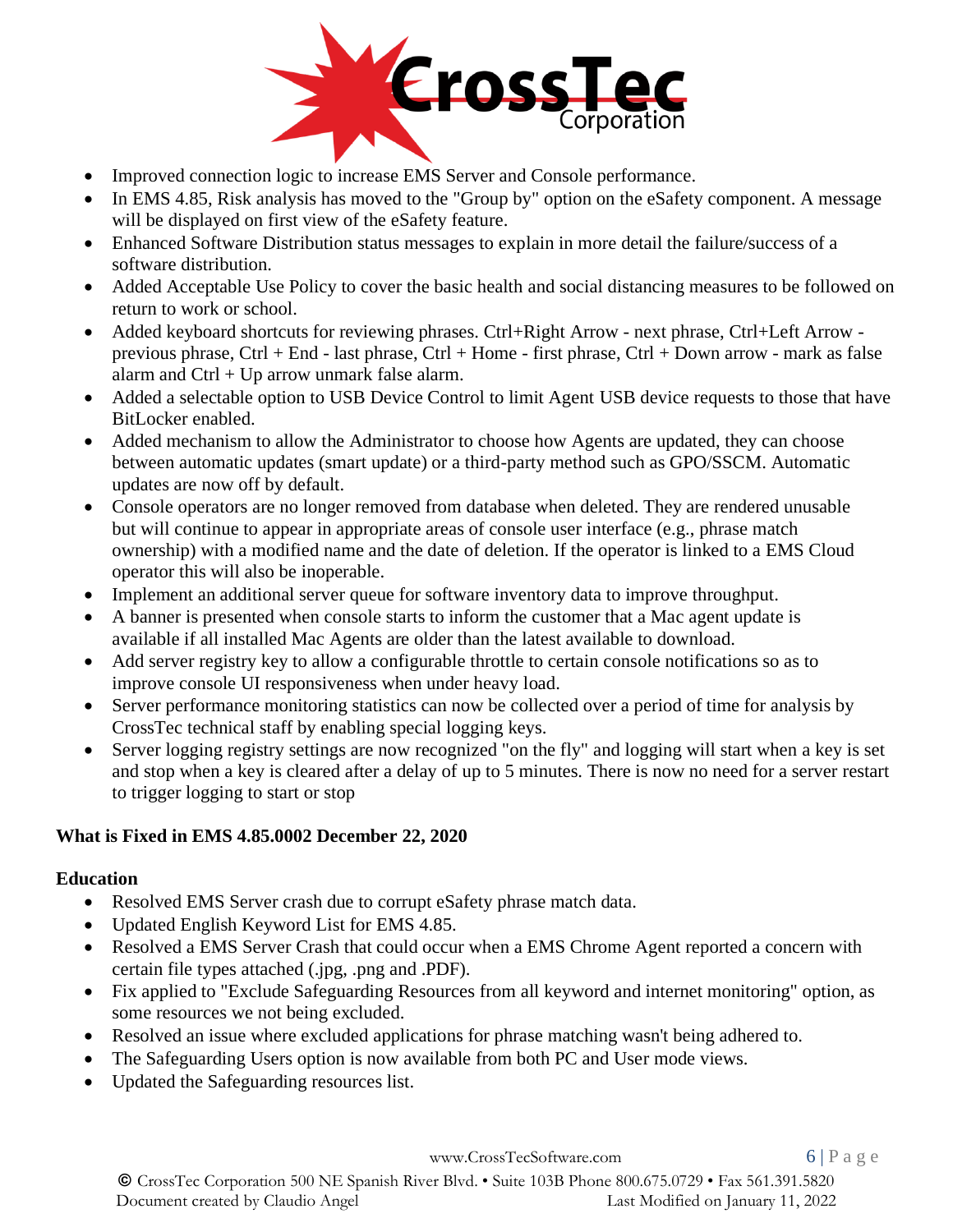

#### **Education and Corporate**

- Corrects an issue found by some customers where SQL connection was compromised after upgrade to 4.85.0000 if smart update to agents was deferred.
- Fixed an issue where the EMS Client was causing high CPU usage with the Windows Defender Smart Screen service.
- Microsoft Remote Assistance (MSRA.exe) requires "Windows 10, 2004" update to function when EMS Agent is installed.
- Resolved an issue when using a RDP session which caused high RAM usage at the Agent.
- Fixed incorrect Department total number in the PC/User hierarchy for large EMS environments.
- Resolved an issue where smart update would fail if the operating system entry in hardware inventory was empty for an Agent.
- Fixed the force update option for Software Inventory as it was not always collecting the most up to date inventory of an Agent.
- Resolved a EMS Console crash which could occur when making changes to a Department.
- Included the latest CTIRU Filtering List in EMS 4.85.
- Resolved DRP save changes issue due to time zone settings on server.
- Resolved a gateway security key error when using external remote-control option from within EMS and CrossTec Remote Control.
- Updated the EMS block website page to https.
- EMS Agents that have exceeded the license limit now automatically reconnect to the EMS Server once the server is back within the license limit.
- Resolved an issue where the plus and minus icons to resize thumbnails were unresponsive.
- Fixed an issue where the Console would display a previously displayed component after switching from the explorer view.
- Resolved a EMS Console crash which could occur when an Agent logged out and the Console was on user's thumbnail view.
- Added an option to USB control to be able to allow/block users from requesting approval for their USB devices.
- Fixed an issue where bookmark node names were not displaying correctly for efficiency view groups.
- Resolved an issue where if CrossTec EMS had been migrated from a CrossTec SQL instance to a custom SQL instance, any future running of the installer would revert registry keys to the older SQL instance.
- Fixed an issue where Alerts were being displayed for multiple Console users when only one Console user was set to receive the alert.
- Resolved a EMS Server crash when performing smart update to Agents.
- Resolved an issue where the EMS Server was not be able to find a PC based on AltIdentifier/MacAddress if it already existed in the database.
- Fixed a EMS Server service stopping issue when checking the AD Profile of a User.
- Corrected the Alert Summary count on the dashboard of the EMS Console to reflect all Alert types.
- In EMS 4.85, the Add/Remove programs entry for the EMS Agent is off by default for silent/GPO installations. An Add/Remove programs entry will still be added for manual installations. The Add/Remove programs entry can also be specified by using a EMS.ini alongside the silent/GPO installation.
- Operator email, URL and PIN now not received until synchronization has completed properly

[www.CrossTecSoftware.com](http://www.crosstecsoftware.com/) 7 | P a g e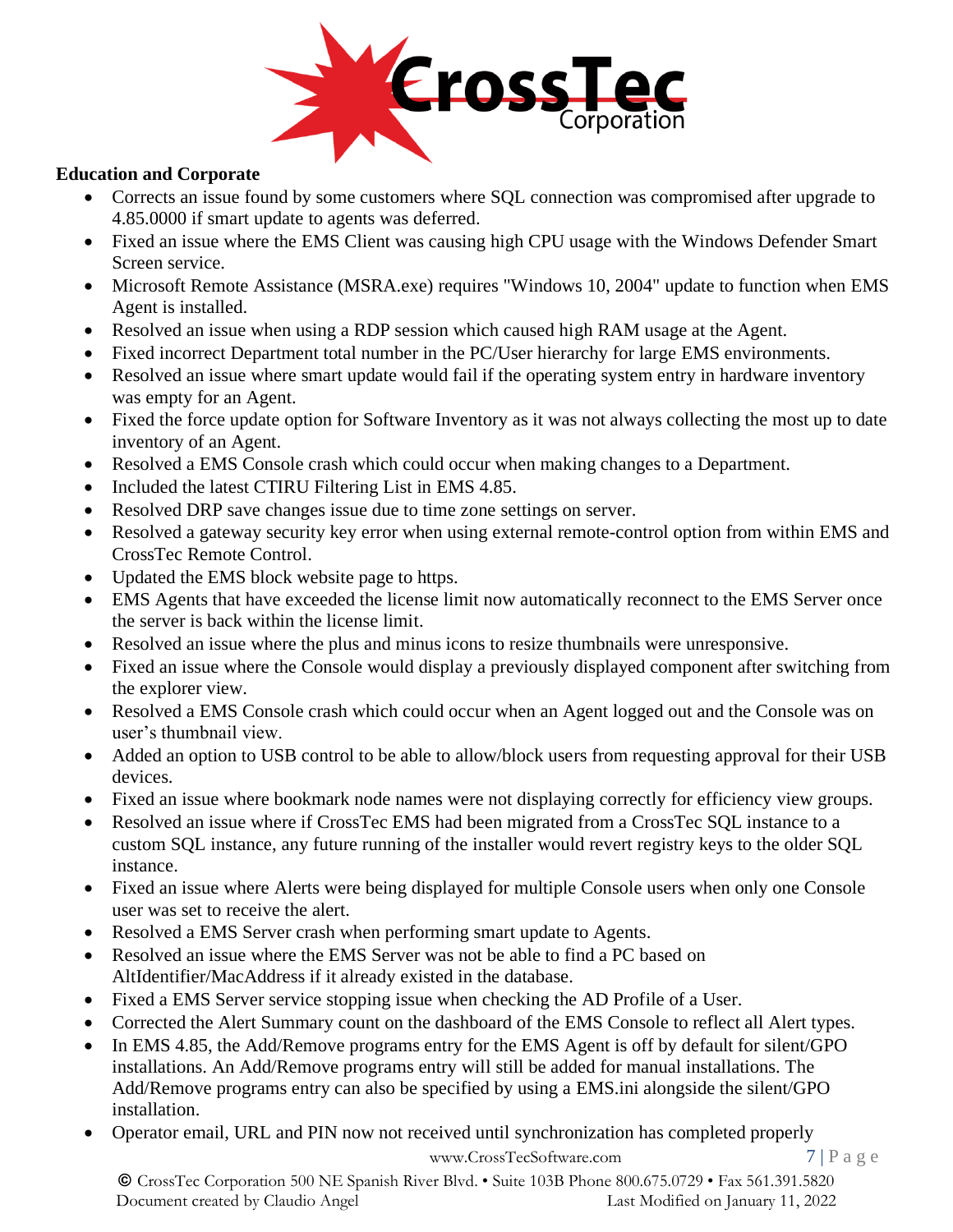

- Resolved an issue where the Activity and Explorer icons could sometimes go missing from the EMS console interface when first logging into the Console.
- Fixed a print query issue when loading multiple page query results for printing, the option is now provided to open the output in your default browser.
- Improved the EMS Cloud synchronization process to reduce the impact on Agent connections and incoming data.
- Resolved an issue that could occur when switching departments in the hierarchy, where explorer view would be displayed empty.
- Resolved an issue in German where the Audio dialog was incorrectly displayed.
- Resolved an issue where the find user feature was not finding a user account that could be seen in the EMS Console.
- Resolved a network connection error when using an RDP session to smart update.
- Fixed an issue in Hardware Inventory, where BIOS asset tags were not saved after being edited.
- Fixed an issue where a CrossTec EMS Chrome Agent could be duplicated in the PC hierarchy.
- Fixes an SQL error in corporate edition when viewing internet usage details for a single user
- Added protection against potential for server error due to an out of bound array element
- Latest CrossTec SchoolVue and CrossTec Remote Control packages are included in EMS 4.85.0002.
- Resolved a database exception error in the EMS Console when selecting Efficiency view.
- Fixed an Agent crash when reading profiles which contain large title blocking rules.
- Fixes the potential for a server error when large numbers agents shutdown simultaneously.

## **What is New in EMS 4.80.0000 July 30, 2020**

## **Education and Corporate**

- EMS now retains the requested by user for USB devices.
- Can now set a Data Retention Policy with Database Maintenance to remove unwanted data from the database. The policy can be scheduled to run on a specific day/time and of a frequency of your choosing and emails can be sent to notify you when the process is complete.
- Improved AUP assignment can now assign AUP to users to be shown on each login.
- Added a new Efficiency View to see how technology is being used across your organization.
- Reduced network traffic by improving Agent thumbnail updates.

## **What is Fixes in EMS 4.80.0000 July 30, 2020**

## **Education**

- Resolved an EMS Server crash related to memory corruption in the eSafety component.
- Resolved issue where attached Report a concern documents were not syncing between EMS cloud and EMS Server.
- Added new resources to the Safeguarding Resources lists.
- Added an Arabic language pack for keyword monitoring.
- Added an Italian language pack for keyword monitoring.
- Updated the English language pack for keyword monitoring.
- Updated the Welsh language pack for keyword monitoring.
- Updated the Scottish language pack for keyword monitoring.

#### [www.CrossTecSoftware.com](http://www.crosstecsoftware.com/) 8 | P a g e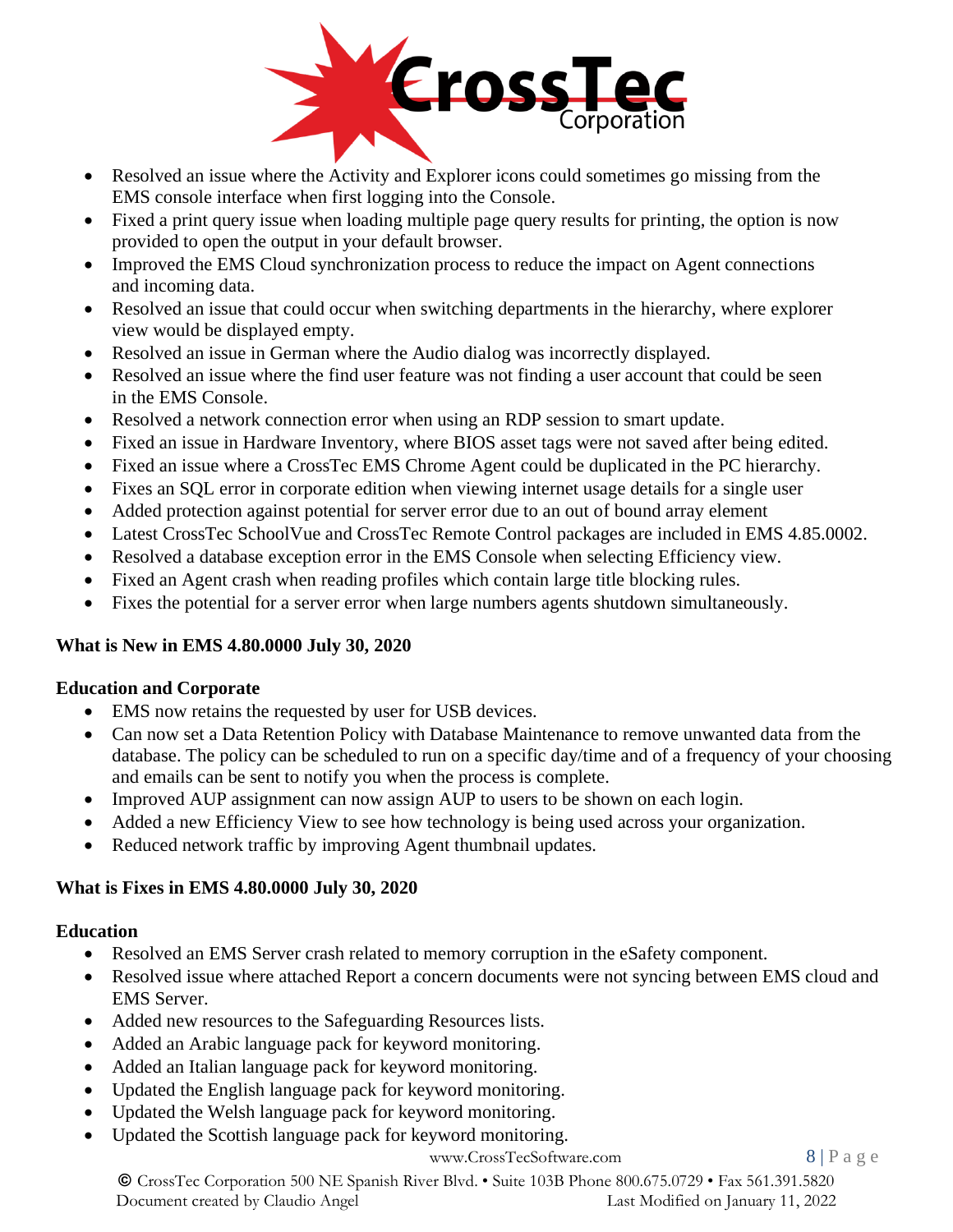

#### **Education and Corporate**

- Fixed an issue when using Reset in the Title blocking feature did not clear the list of title blocking rules.
- Resolved an issue where Thumbnails were not showing while the server was busy.
- Fixed an issue where duplicate EMS Agent PCs were shown in the Console when Agent machines were re-imaged.
- Resolved an issue where Explorer performance details were not shown correctly when RDP sessions are active on the Agent machine.
- Resolved a crash in the Spotlight feature when using Webgate400 client.
- Resolved issue where print monitor data could not expand.
- Added a GDPR Compliant column to the Application management area in Software Inventory.
- Fixed an issue where turning Title blocking On/Off for a profile were not sent to Agents once saved.
- Resolved an issue where a Console user was able to perform remote login at department level when the access right was not granted to them.
- Resolved access right issue where removing the permission to view thumbnails was allowing users access.

#### **Fixes in EMS Android Browser 1.21.0000 January 20, 2020**

- Resolved issue where Google's reCAPTCHA system did not function correctly
- Updated Safeguarding keyword libraries

#### **Fixes in EMS Chrome Agent 1.5 October 7, 2019**

• Resolved an issue where data was not sent to the Server, if the Chrome device was restarted before re connecting.

#### **New in EMS 4.75.0001 October 2, 2019**

#### **Education**

- Remote Control is now available to Agents connected over the EMS Gateway Component.
- End users can now report concerns via the web (EMS Cloud required).
- Added a user acknowledgement option in remote control settings for when viewing an Agents screen.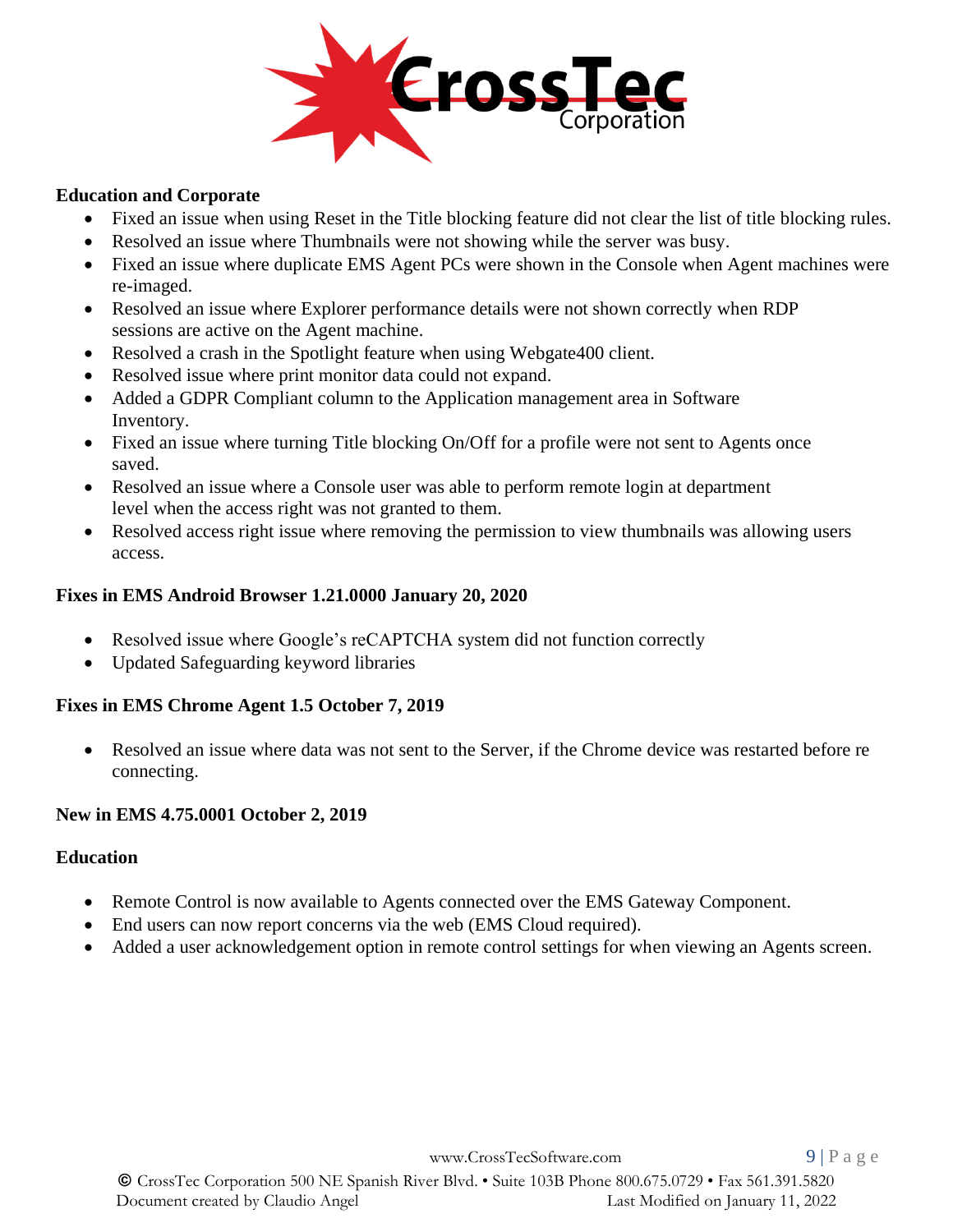

#### **Education and Corporate**

- Enhanced Applications Restrictions by adding the ability to block Applications by Title.
- Added a percentage indicator of free space on Agents C: drives within explorer view.
- The EMS Console now remembers the last selected place within the hierarchy when the Console is reopened.
- Spotlight feature added allowing a Console user to see a list of running applications, websites, services and processes on Agents.
- Added the ability to reset the EMS Console operator password.
- Enhanced login control to allow a console user to specify how many logins are allowed at once (Max 5) logins).
- Enhanced the Data Size tab within Database Maintenance to display Alerts and eSafety Media.

## **Fixes in EMS 4.75.0001 October 2, 2019**

## **Education**

- Updated the Safeguarding Resources list with new country specific resources.
- Updated all language phrase lists for keyword matching and phrase monitoring.
- Resolved an issue where email actions for eSafety were not correctly applied to a profile.
- Fixed an issue where eSafety concerns count on the Home view differed between PC and User views.
- Resolved an issue where eSafety web cam images were not captured when an Agent is on a different subnet to the server.

## **Education and Corporate**

- Resolved an issue where printing multiple pages of QR codes would print blank labels.
- Fixed an issue where iOS/Chrome Agent thumbnails and internet metering data was not stored at the server.
- Resolved an intermittent issue where the Server connection is lost.
- Fixed an issue where the UI did not draw correctly when running a query from the properties window of a dynamic group.
- Resolved an issue where an error message would be displayed logging into the EMS Console if Agents collection data was not available from the server.
- Resolved a problem when approving a USB digital voice recording device.
- Fixed an issue where the incorrect profile name was being displayed for a user.
- Enhanced Operators dialog to prevent the deletion of the default Admin user account.
- Fixed an issue where putting a web browser into full screen mode would circumvent internet restrictions.
- Resolved an issue when reviewing Alerts where the selected Alert details were not always displayed.
- Updated EMS console to use MSXML version 6.0.
- Fixed Agent GPF when screen resolution changes whilst being viewed in explorer thumbnail mode
- Fixed Agent GPF when agent stops in an RDP session
- Fixed Console GPF viewing single client thumbnail in explorer
- Fixed database error when selecting some dynamic groups in console

## [www.CrossTecSoftware.com](http://www.crosstecsoftware.com/) 10 | P a g e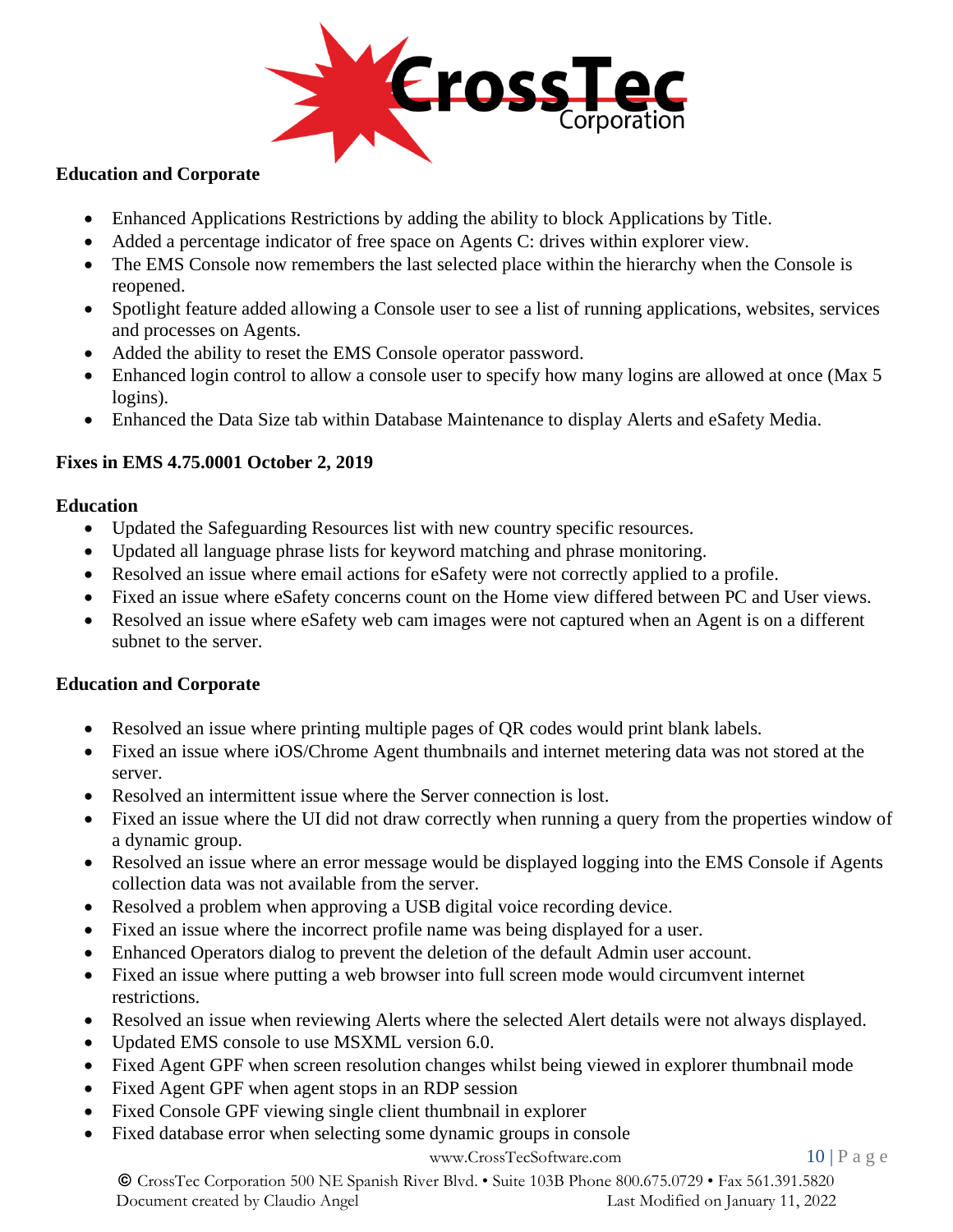

- Fixed issue where server refused to accept connections from consoles resulting in "server busy" messages
- Fixed an issue when adding email settings caused the Console to lock up

## **Fixes in EMS Mac Agent 2.10.0002 August 15, 2019**

• Resolved an issue where corrupted XML data was causing the Agent to disconnect

## **New in EMS 4.70.0001 July 10, 2019**

## **Education**

- NEW Cloud Console for eSafety providing access to phrase matches and concerns.
- NEW Risk Analysis of phrase matches using contextual intelligence
- Unique lists of applications to be excluded from eSafety phrase matching can now be applied by Profile assignments.
- Added feature to multi select keywords when marking false positives.
- Enhanced the Review phrase dialog to provide an easier to use experience
- Emails for triggered phrases contain keyword a priority in the title Also include risk analysis details in the body text.Â
- Updated eSafety Application exclusions to be applied to profiles.
- Added the Ability to Exclude Specific Websites from eSafety Phrase Matching
- Enhanced the Email sent to safeguarding users when an eSafety keyword is triggered to provide more information as to the severity of the trigger

# **Education\Corporate**

- Updated the chat interface to display the logged on user.
- Added a search box to the Software Distribution dialog to allow easier finding of packages.
- Include hotfix installation date information in the software inventory  $>$  hotfixes display
- Added facility to send email to multiple selected recipients when a scheduled report runs and attach a copy of the report results
- Add Lock as an activity time out option when users are logged in.
- Reduce internet restriction scheduling intervals to 15 minutes from 30 minutes to improve flexibility of settings.
- Software distribution retry window extended to up to 6 months.
- Enhanced Software Inventory to display the date a hotfix update was installed if available.
- Enhanced Hardware Inventory to report Windows 10 version and build number
- Added option to lock a PC when its been inactive when a User is logged in
- Hardware inventory now shows bitlockered drives with a padlock icon next to them
- Internet metering, Application metering, Print metering and USB monitor data can now be updated from the user view in the EMS console.
- Search facility added to database maintenance delete users and delete PCs tabs.
- Add facility to search for search for PCs and users when assigning profiles
- Configuration option in agent profile to cause EMS Agent to unload all monitoring components if the EMS Server or Gateway connection is not available. They are reloaded when the server is next available.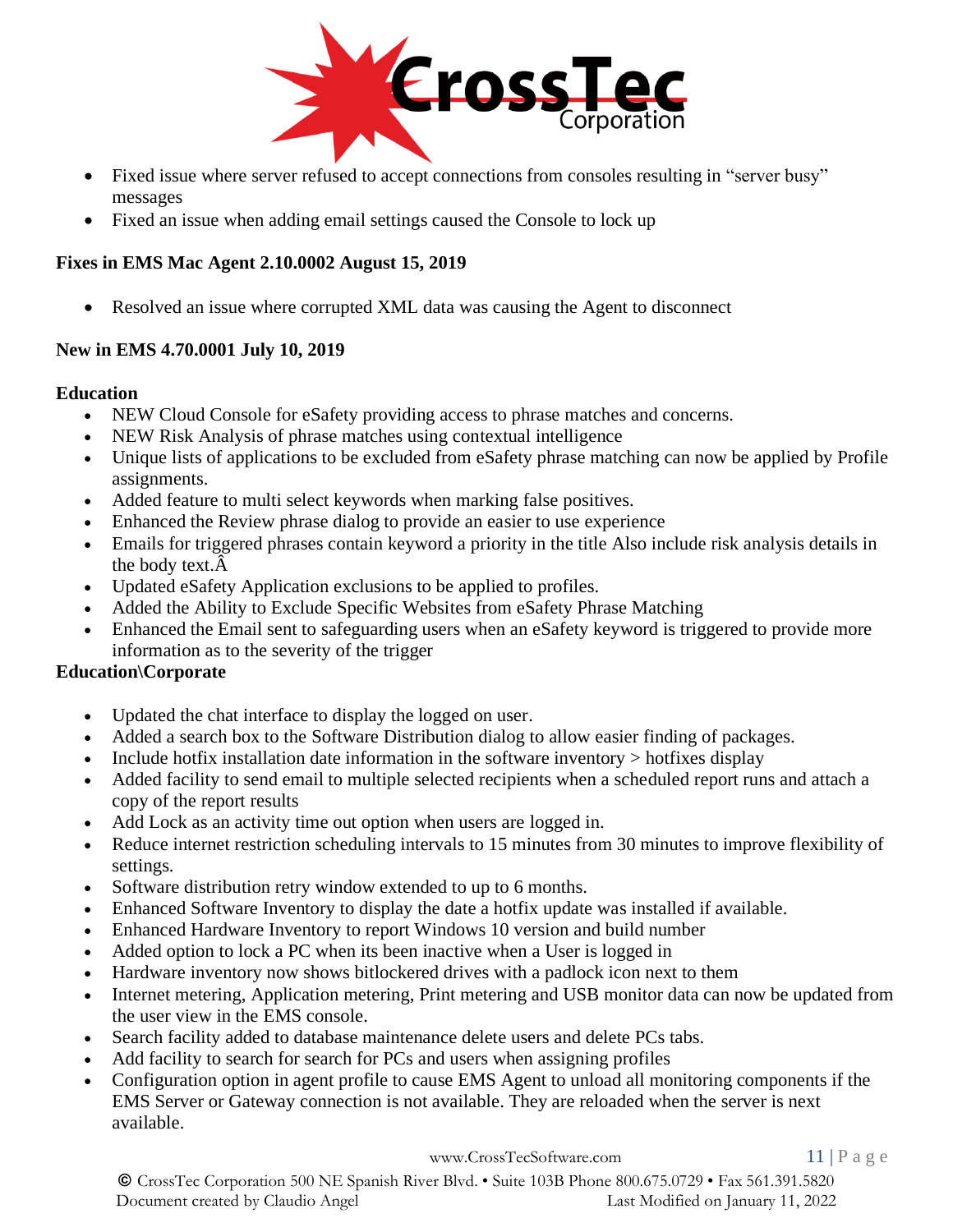

- Facility added to include screen shot in alert notification emails for PC alerts
- Enhanced Search feature to allow finding Users by their name rather than logon name
- Updated Find PC and Find User functions to automatically select the entity in the PC/User hierarchy.
- New confirmation dialog for logging off, restarting or powering off a PC or department.
- Enhanced Database Maintenance Delete PCs tab to show PC Node ID next to PC Name to allow easy identification of duplicate PCs.
- Enhanced the Online update mechanism to prevent Agents and Consoles upgrading when the Server fails to update correctly.
- **Mac** Added the ability to ignore eSafety Phrase matches on a defined list of websites.

# **Fixes in EMS 4.70.0001 July 10, 2019**

## **Education**

- Updated Report a concern to only allow uploading of files less than 20mb
- Fixed an issue with enabling and disabling phrase monitoring and report a concern where not correctly added to the Audit log.
- Fixed eSaftey SafeGuarding User creation dialog to wrap text in the notes section and increased character limit to 512.Â
- Resolved issue where phrase triggers would not be recorded when copying large amount of text to the clipboard.
- Updated File Transfer menu item to be disabled when connecting to a Mac Agent.
- Updated the default priority for Self Harm and Suicide from Medium to High.

# **Corporate/Education**

- Removed QR code which allowed older mobile agents to configure server details due to retirement of these agents.
- Resolved problem with Internet Restrictions which allowed access to restricted websites when selecting new tab repeatedly.
- Resolved issue with AD containers not being created in EMS if the Organizational Unit name contains #
- Fixed issue with Find PC/User where it would not locate any PC/User in the unassigned container.
- Updated Online EMS Console upgrade to provide user feedback as to the progress of the update.
- Inactivity policies now do not take into account inactivity that occurs prior to the onset of the policy start time.
- Resolved EMS Console Logon Role AD Authentication Not Working for Users on Different Domain
- Fixed issue with finding PCs giving an error if the PC Tree was collapsed.
- Fixed issue in Explorer component that would see Agent PCs disappearing if they were logged in
- Improved the performance of the USB Manage Device dialog when large number of PCs and users are in database.
- Resolved EMS Database error when using SQL Server 2017 and having the Reporting services component installed.
- Fixed issue where Operators assigned to specific departments can see all users within the active users tab
- Fixed Console crash when using AD Authentication to log on operators.
- Fixed issue with Resetting power management restoring default selections.
- Fixed issue with finding users in the User hierarchy when the department they are in is collapsed.

#### [www.CrossTecSoftware.com](http://www.crosstecsoftware.com/) 12 | P a g e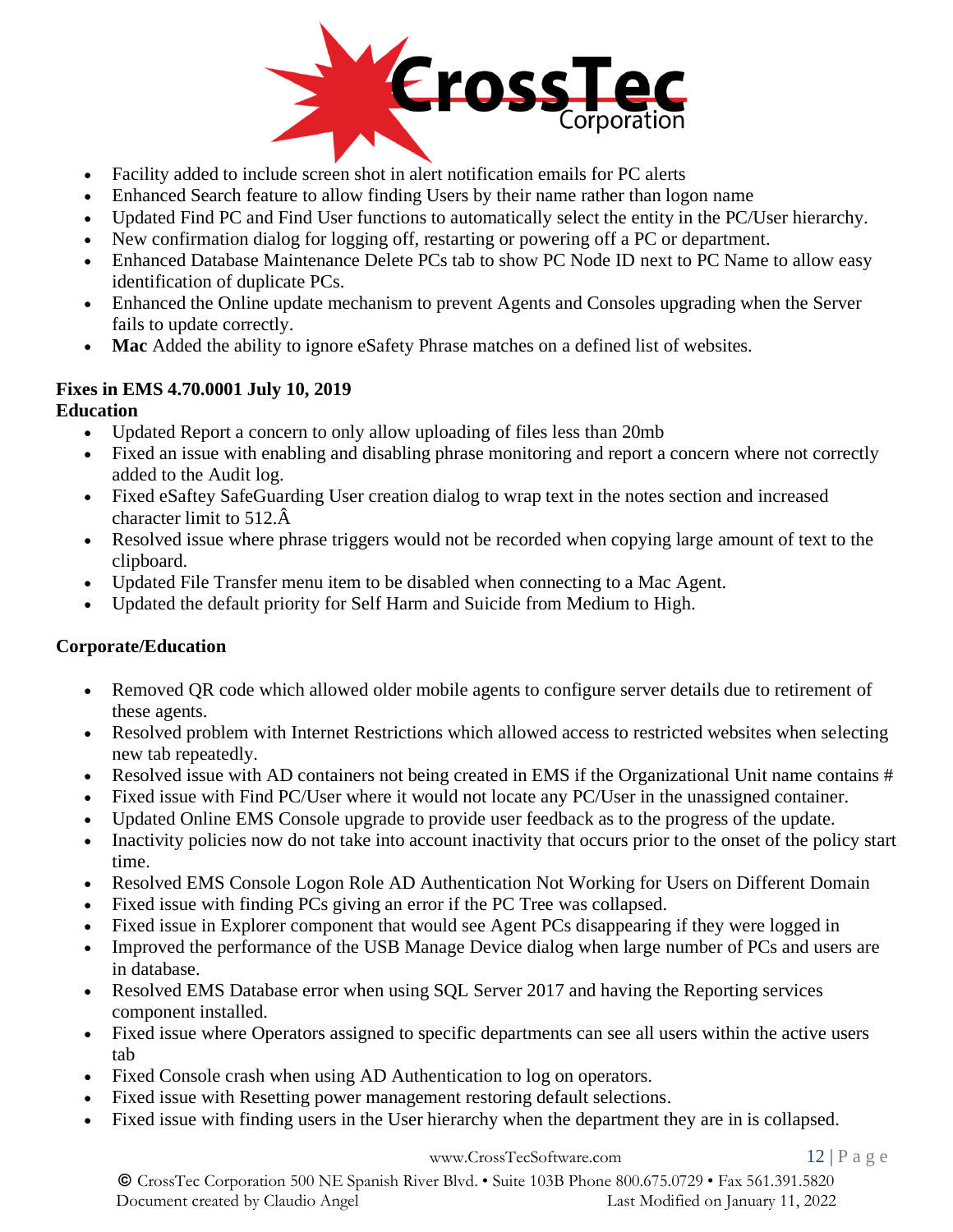

- Resolved issue with Performance Counters in Explorer view not always displaying in the console.
- Fixed issue with Alert processing of PC in Safe Mode where it would not always trigger.
- Resolved Top 10 users by printer costs last month not displaying in EMS Console.
- Fixed issue with PC View settings changes not being saved between sessions.
- Resolved EMS Console crash when selecting SNMP Device view in the console.
- Resolved issue with upgrading EMS Web Server component not keeping configuration settings.

## **Mac**

- Solved an issue when including a screenshot of a maximized application when reporting a concern did not always capture the correct application window.
- Can now view application metering data for Mac Agents when the user hierarchy is selected at the Console.
- Phrase triggers are now recorded at the Agent's time and not the time of the server.
- Provided a profile configuration to prevent MacOS 10.14 Mojave accessibility prompts.
- Improved the silent/remote install script to make it easier to install the Agent.
- Improvements to phrase matching for partial phrase matches.
- Fixed issue where accented characters sent to and from a Mac Agent within chat were not displayed correctly.
- User data is amalgamated under one Active Directory User when logged onto multiple platforms.

# **New in EMS 4.60.0002 October 11, 2018**

- Updated EMS Console for subscription key customers to better display the expiry of their license.
- Updated Safeguarding contacts to only receive phrase triggered emails from students they are contacts for.
- Updated USB Option to only allow EMS Operators to deal with the USB approvals for the sites that they have access to in the EMS Hierarchy

# **Fixes in EMS 4.60.0002 October 11, 2018**

- Resolved issue with built-in webcams not getting disabled correctly.
- Fixed Issue with the console running on Remote Desktop not being able to reset user's passwords through the Manage User Account option
- Resolved issue with AUPs appearing twice on Agent machines.
- Fixed issue with user roles where it was not possible to grant or deny access to Power Management options.
- Resolved issue saving email account details if using reserved characters in the password field.
- Resolved Console crash when attempting to assign licenses to departments in Program Manager
- Resolved Crash at the EMS Server where corrupted Windows Hotfix data was sent from an Agent
- Resolved issue with PCs incorrectly switching to the lock screen when attempting to access folders and Alert action is being used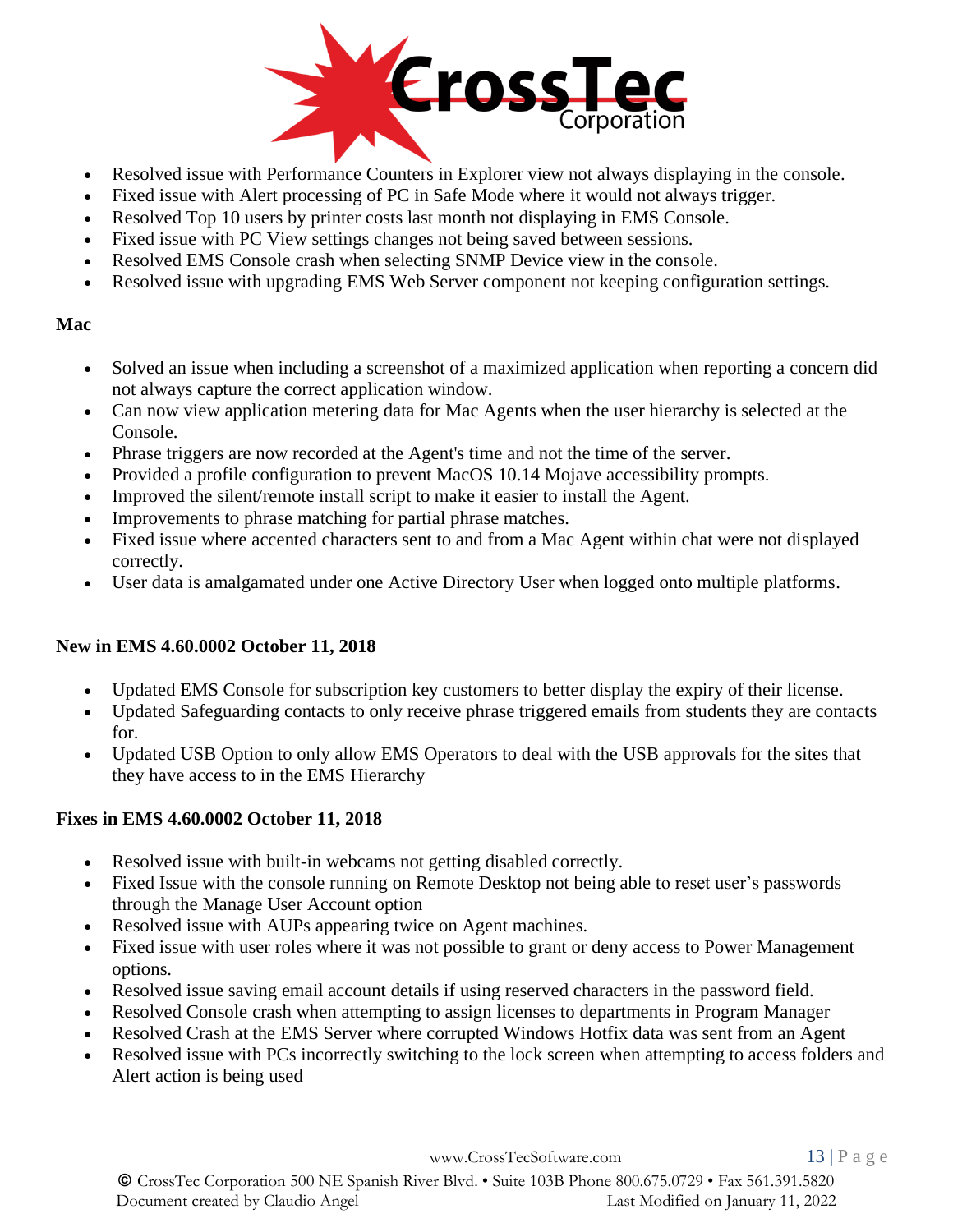

## **New in EMS 4.60.0001 April 17, 2018**

- Enhanced Operator roles to allow multiple PC and User departments to be assigned.
- Enhanced Remote Control to support CrossTec Assist for Mac and CRC 12.10 Mac Clients
- Enhanced Agent User Interface to display the currently enforced profile for the Agent.
- Enhanced PC Alerts to perform an action when triggered. Current actions include, Capture screenshot, run an application and take a recording of the PC.
- Enhanced Activity View to display User activity graphically.
- Enhanced File Resource Scan in Software Inventory to allow scanning for GDPR files
- Enhanced Database Maintenance delete data to allow removal of eSafety Screenshots and Video
- NEW Desktop Warning PC Alert for system and application errors.
- Enhanced Internet Restriction URL List to allow different Restricted lists depending on Profile used.
- Enhanced Activity View to allow console operator to access a website directly from the Activity view.
- NEW Custom icon facility for Dynamic groups, Departments, PCs and users.
- Enhanced eSafety Phrase cloud window to allow viewing of screenshots directly from triggered phrases.

# **Fixes in EMS 4.60.0001 April 17, 2018**

- Resolved issue with Application restrictions being incorrectly applied to a non-restricted application.
- Resolved issue with Alert History not displaying records at the PC level.
- Resolved issue with Agents not being displayed in the Warehouse assignment dialog.
- Fixed issue with Advanced date filters incrementing dates when switching between components in the EMS Console.
- Resolved issue where sending software distribution packages to warehouses and warehouse agents would get stuck sending.
- Fixed issue with Application Restrictions being bypassed when application was renamed by users
- Resolved performance issue in console when selecting User view and accessing Database Maintenance.
- Resolved issue with re-assigning concerns when using an eSafety contact with a custom role.
- Fixed issue with EMS Server crashing when Mac Agents connected and sent eSafety data
- Updated Phrase match algorithm to better match keyword triggers.
- Added Welsh Language keywords to eSafety.
- Fixed Issue with Microsoft Edge not metering correctly when using latest version of Windows 10
- Fixed False alarm notes to take up to 256 characters
- Updated Print monitor charts to display costs to 2 decimal places.
- Updated Software Inventory and Query tool to display Software that is GDPR compliant.
- Added warning to deleting an eSafety contact that any open concerns should be re-assigned or archived first
- Added a warning message to the EMS console when approaching the limit of SQL Express database.
- Resolved an issue with right clicking on PCs taking a long time to display the context menu
- Resolved Issue with Active Directory Department names not being removed when Active Directory OU name had been changed.
- Resolved an Issue with Active Directory synchronization where Empty departments were still displaying in the EMS Console
- Fixed issue with eSafety False alarms being incorrectly displayed in Activity View.
- Resolved issue where User details alert was not showing the changes made at the agent.

#### [www.CrossTecSoftware.com](http://www.crosstecsoftware.com/) 14 | P a g e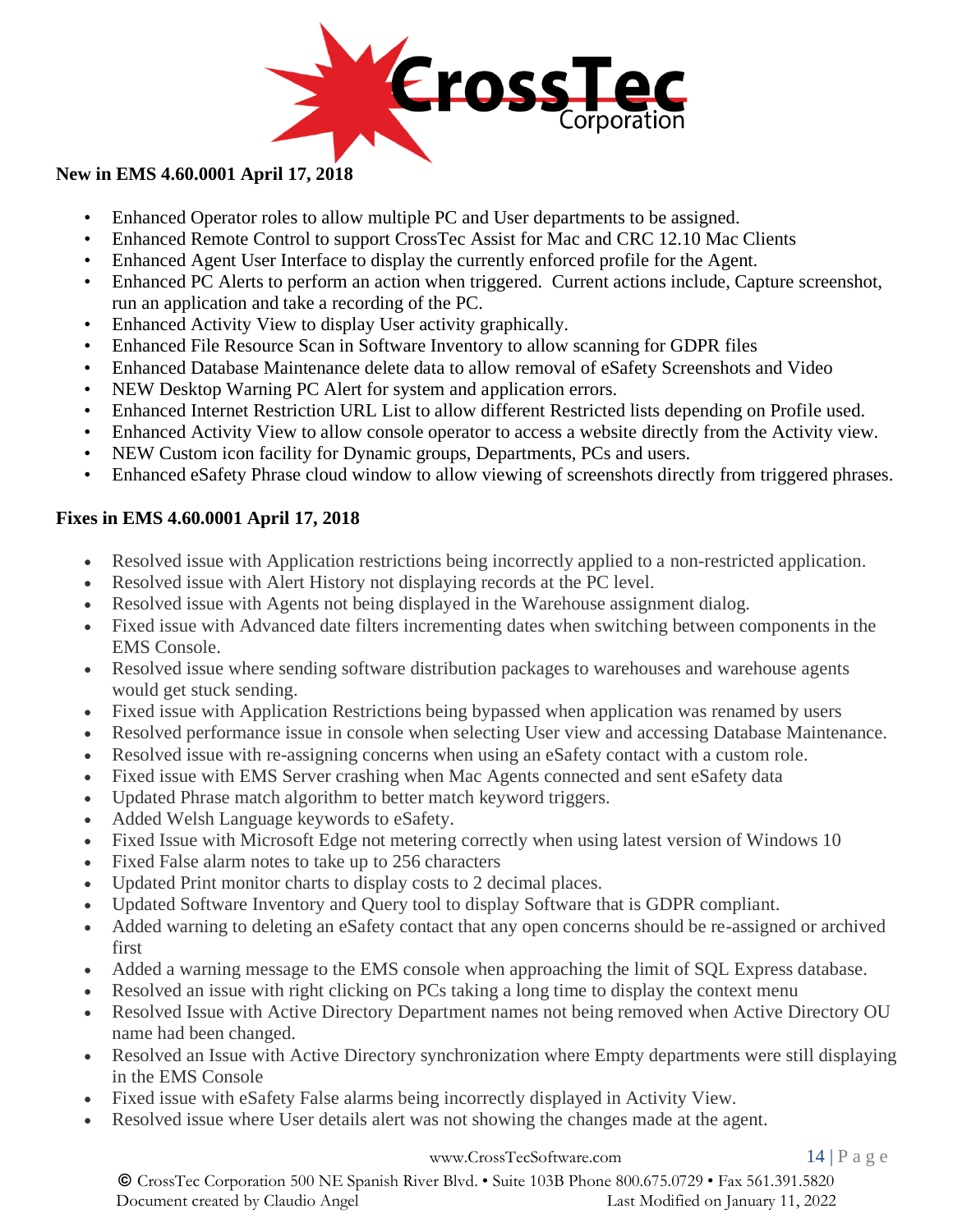

- Resolve problem with Network drive mapped/unmapped alert not working on Windows 10 Fall update.
- Resolved performance issue with Assigning Active Directory profiles to users when all users are under one Organizational Unit
- Resolved a crash in the EMS Console when marking multiple eSafety Alerts as False Alarms.
- Fixed a problem with Power on schedules where PCs would not power on if the time did not match that of the server.
- Resolved AD profile assignment taking a long time to send to Agents
- Enhanced AD profile assignment to allow for settings to be inherited from parent AD Container
- Updated list of extensions for file resource scan to include modern Office Applications.
- Resolved an issue with AUP which could result in users bypassing the policy and accessing the PC.

## **New in EMS 4.50.0002 October 27, 2017**

- Enhanced Manage User account functionality to allow Users with the appropriate Active Directory
- rights to reset user password
- Education Only Enhanced Report a concern contacts to allow them to be assigned on a per profile basis
- Fixes in EMS 4.50.0002 October 27, 2017
- Resolved console locking up when a complex query was being executed.
- Fixed issue with Find user not displaying all search by options when a restricted operator is used.
- Resolved Agent crashing when performing a Hardware scan
- Added fix to allow for the use of two separate remote gateways on the same network connecting to an
- external gateway
- Fixed issue with the console sometimes crashing when exiting.
- Fixed Server Crash when assigning a large Active Directory group to a profile
- Resolved Primary key violation in when setting a keyword to be a false alarm
- Resolved issue where UAC prompt disabled Clear Type text when using remote control

## **New in EMS 4.50.0001 October 18, 2017**

- NEW Alerts Added for USB mouse and keyboard insertions and removals
- Enhanced Password reset functionality for Console operators to have new password emailed to them
- Enhanced Agent User Interface to show the inactivity policy in effect
- NEW Activity view for PCs and Users to show Application, internet metering, eSafety keyword triggers
- and login sessions.
- NEW Export Keyword triggers to PDF document added with customizable school logo options.
- Updated Remote PowerShell feature to allow users to run scripts as a specific user.
- NEW Bookmark feature to allow common Agents to be bookmarked for easier access
- NEW Support for Webcams to take a snapshot when eSafety phrase triggered.
- NEW Logon control to prevent users logging onto more than one PC.
- NEW eSafety Console users can create concerns from within the console.
- NEW Locate User option added to the EMS Agent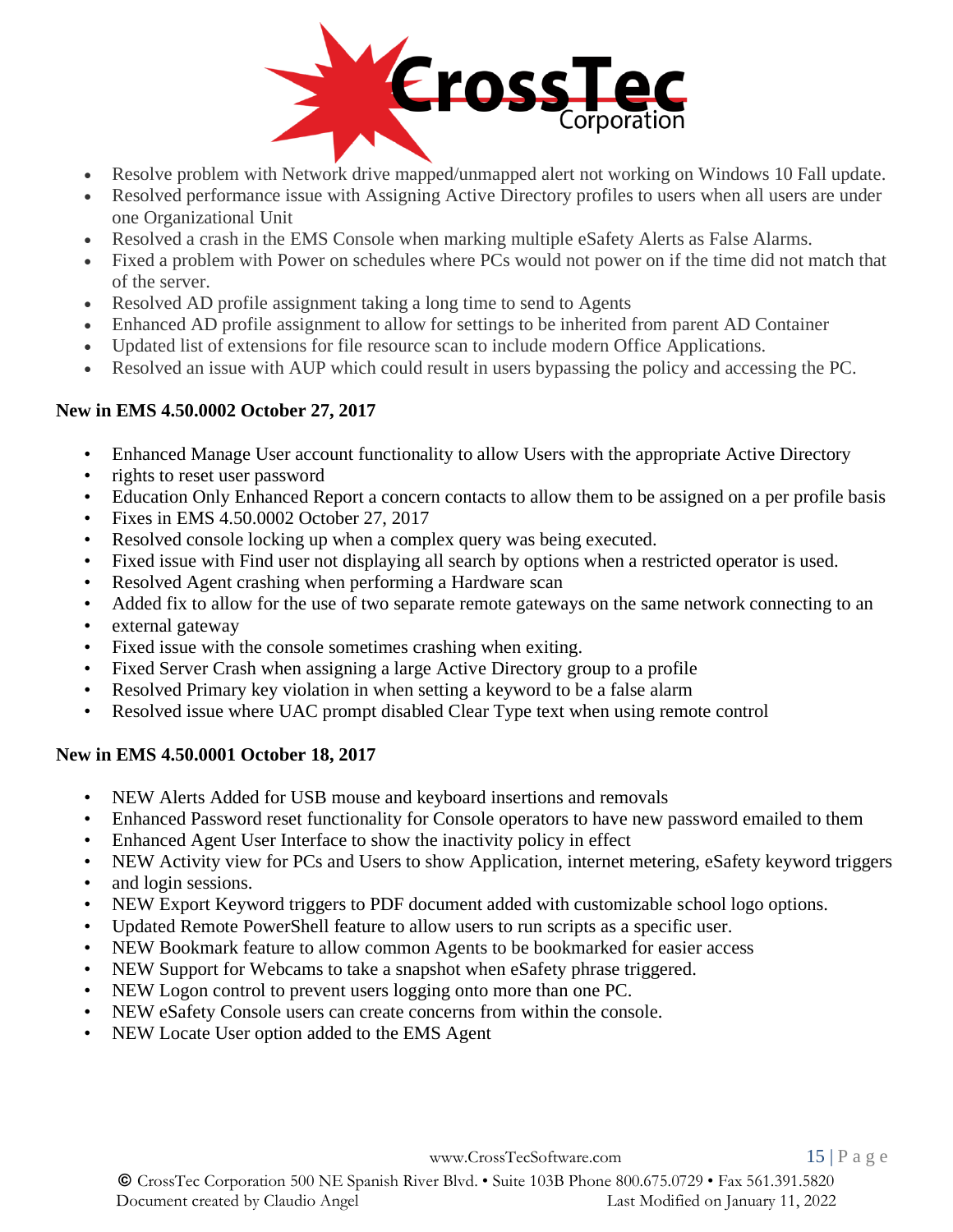

## **Fixes in EMS 4.50.0001 October 18, 2017**

- Resolved issue with server not sending scheduled power on request
- Resolved an error in operator roles where changing a setting did not apply correctly.
- Fixed Stability issues in EMS Server when used with Active Directory Profile Assignment
- Fixed Slow logon of console.
- Resolved Exchange Server configuration issue where email was not sending correctly
- Resolved Active Directory issue with departments and PCs appearing in unassigned rather than the
- correct place in PC and User views.
- Resolved issue with Agents having the same Node ID when using Virtual Box virtual machine images.
- Fixed memory leak in EMS Server due when power monitor is enabled.
- Fixed issue with Gateway installer not correctly setting Windows firewall entries.
- Resolved issue with Gateway Agents not getting configurations correctly applied.
- Resolved issue where deleted or cancelled queries would appear incorrectly in the copy from list of the
- query editor.
- Resolved issue where clicking on the eSafety media button would not display the keyword review
- dialog.
- Resolved problem where alert details were not displaying the logged-on user.
- Resolved issue with eSafety Alerts when closing alerts would close all alerts.
- Resolve issue with alerts not correctly displaying the user who triggered the alert
- Resolved issue with Active Directory Authentication of EMS Console not Working Due to Different
- Pre-Windows 2000 Domain Name
- Resolved Crash in AUP assignment dialog for PC based policies.
- Resolved incorrect message displayed when attempting to delete a company from user details.
- Fixed Issue with Advanced date ranges in query tool showing incorrect data

## **Fixes in EMS 4.40.0004 April 10, 2017**

## **Education and Corporate**

- Resolved an issue with internet restrictions and loading new tabs in the Edge Browser.
- Fixed and issue with the 64bit LSP installation/removal when a conflicting LSP is present.
- Fixed an issue with Logged on user being incorrectly displayed in Internet Metering.
- Resolved an Agent error due to abnormal sized cursor in Adobe products.
- Resolved issue that could cause the Auto discovery feature to affect network performance during a discovery request
- Resolved issue with operator logging onto console when it has a customer role assigned to it.
- Fixed a database error reported when attempting to export certain query results.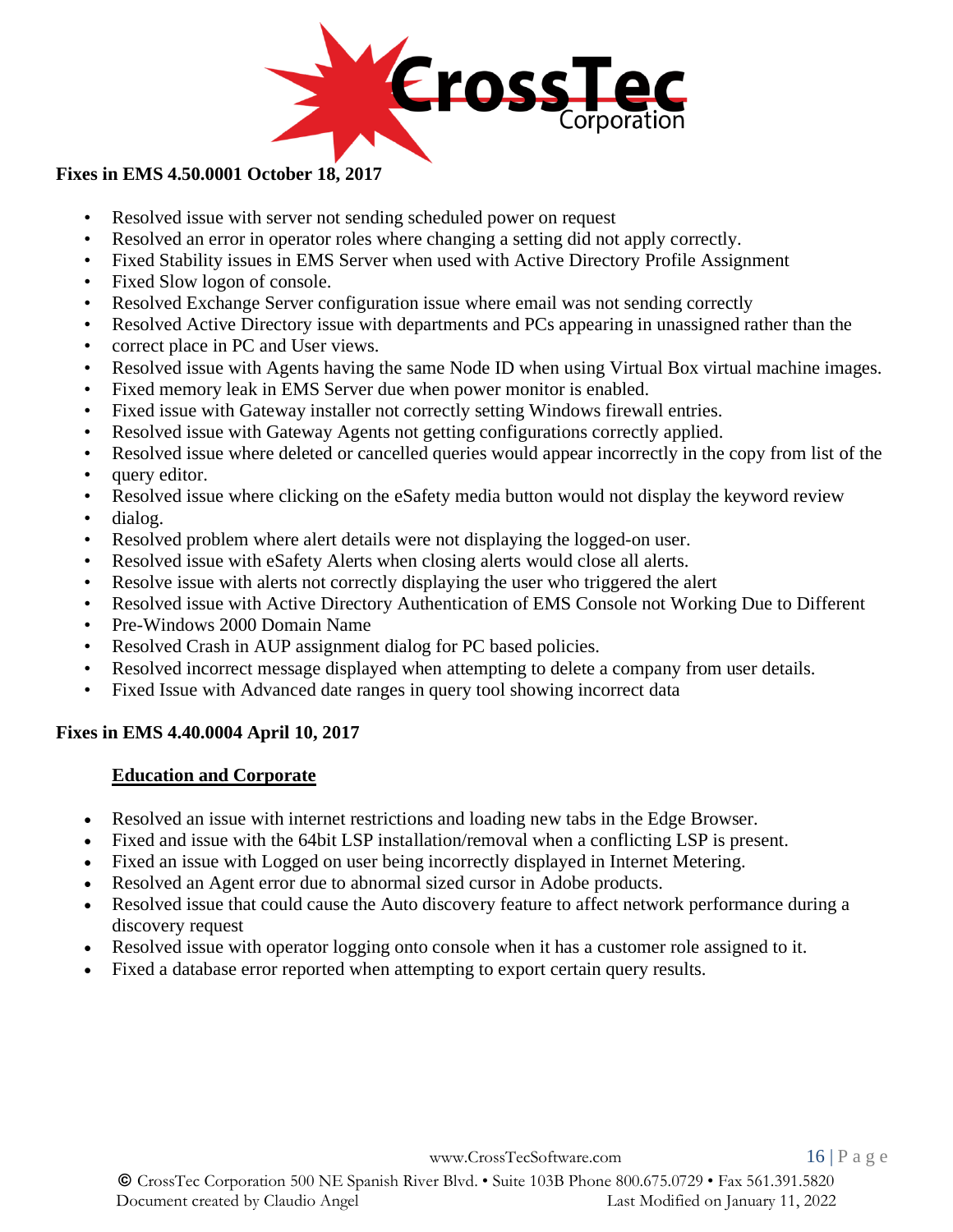

# **Education Only**

- Fixed an issue with the Remote Control file transfer time being reported incorrectly.
- Resolved an issue with video from a phase trigger not being delivered in a terminal server session.
- Resolved issue with eSafety Alerts not respecting the alert email notification setting.
- Resolved issue with Database Maintenance not removing replay recordings when performing an eSafety data deletion.
- Resolved Agent Crash when eSafety video recording is triggered after a machine has changed screen resolutions.

#### **New in EMS 4.30.0001 November 7, 2016 Corporate and Education**

- Explorer mode Show thumbnails of Agent PCS
- Top 10 Queries for Internet and Applications
- New Query date filter feature
- New option to import and export Dynamic Groups and Queries through the editor tools
- New Copy Roles feature

# **Education**

- New Concern history and calendar view
- New option to allow a desktop shortcut for Safeguarding resources to be added to the Agent
- New option to allow a desktop shortcut for reporting a concern to be added to the Agent
- Support for multiple languages added to Phrase lists
- Enhanced Phrase cloud
- Enhanced viewer for Matched phrases and screenshots
- New vulnerable student dynamic group
- New option to Re-assign concerns to other safeguarding users
- New Customizable options for phrase priorities

# **Fixes in EMS 4.30.0001 November 7, 2016**

- Resolved intermittent EMS Agent GPF error which was found to occur at log off.
- Fixed issue found with Agent devices moving from their AD Container to the departments area of the PC Hierarchy
- Resolved issue whereby a GPF error could be found within the EMS Console relating to the SNMP component when adding SNMP details
- Resolved issue experienced with adding\removing vulnerable Students when using the right click option.
- Fixed issue found under certain circumstances with the AD Authentication logon for EMS Console not finding the User to authenticate.
- Resolved issue experienced with AUP feature in relation to viewing acknowledgements and the AUP appearing every time for each user.
- Resolved issue with not being able to delete a Company created from the Edit details section
- Fixed issue experienced with the Auto Discovery feature not locating machines
- Resolved issue experienced with not being able to power on certain Departments

#### [www.CrossTecSoftware.com](http://www.crosstecsoftware.com/) 17 | P a g e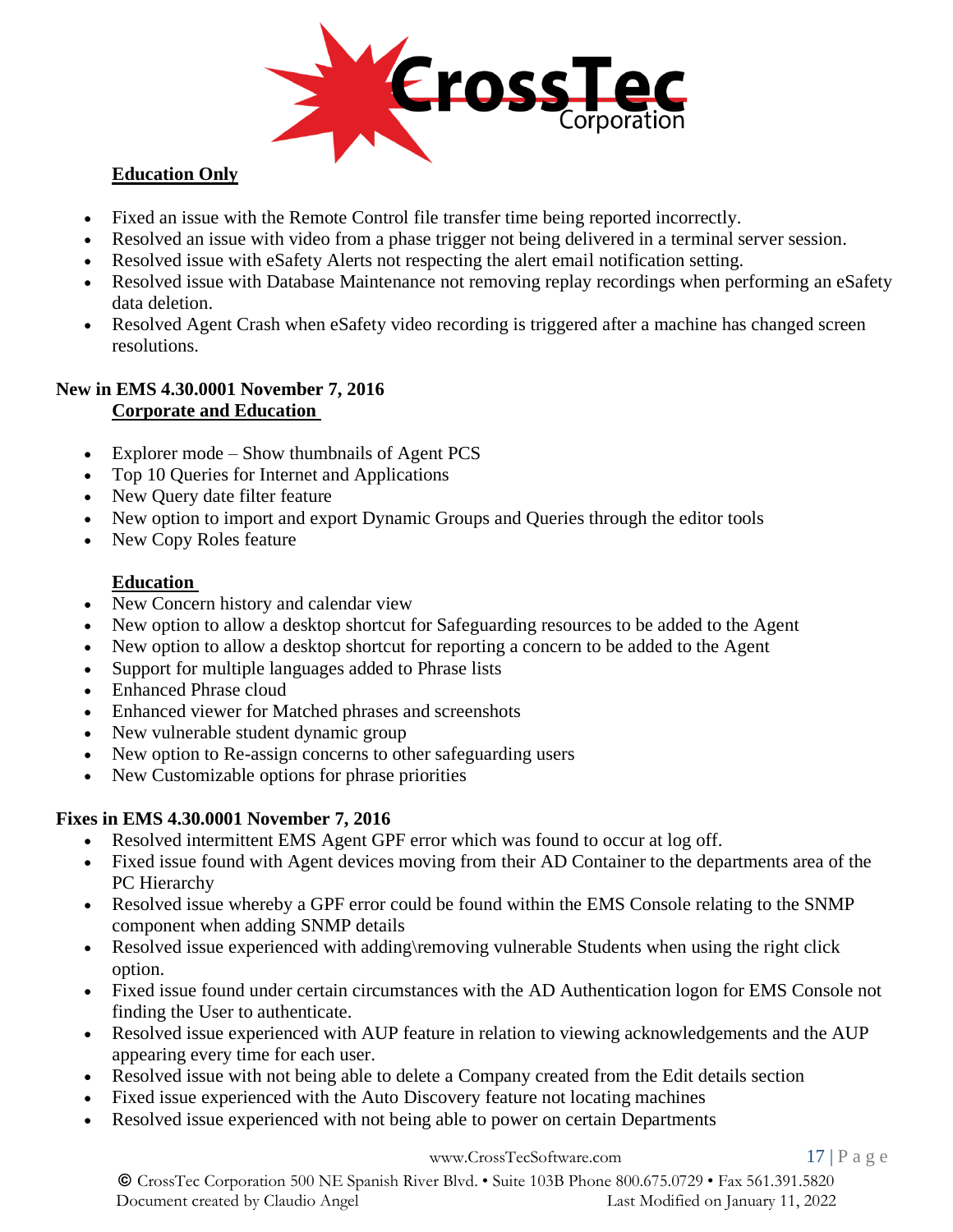

- Resolved issue experienced when using the DNADB wizard utility to recreate a EMS Database when a complex SQL Password is used.
- Resolved intermittent issue found with the EMS Server Service GPF relating to ApplicationMonitorS component.
- Resolved intermittent "Incorrect syntax" message that could appear in the EMS Console
- Enhance the database maintenance feature to show Dynamic groups within the Delete PC option.
- Resolved an issue whereby a delay could be found when an Agent requests and advertised package
- Resolved issue with the number of logon sessions reported for new AD users logging onto an PC for the first time
- Enhanced USB Device restriction to support username case mismatching
- Enhanced the Programs installed home tab link to access the Software changes view instead of the complete software inventory view
- Resolved a database error that could appear in the EMS Console when selecting the hot fixes view for a single PC
- Fixed issue with the Agent Status view where some Agent PC may not have been displayed
- Resolved issued with Restricted websites being applied to all Departments instead of just the departments with Restrictions enforced. Note this would only occur when restricting sub urls only.
- Resolved issue with the Application Summary report when only a single PC is selected in the EMS Console

#### **New in EMS 4.20.0002 May 3, 2016 Corporate/Education**

- USB New Approve USB access for a user for a specific time period
- Power Monitor Enhanced Power schedules to allow different power on/off times per day
- Power Monitor New Power Policies to allow machines to suspend/log off if idle
- New Dynamic Group PCs not logged on in last 7 days: This group will now show any Windows and Linux PCs that have not logged on in the last 7 days. It will exclude any non-scanned PCs, manually added or any mobile agents.

# **Education only – e-Safety**

- Report a concern Student Teachers are able to report concerns to the safe guarding team via a dialog that is accessed by right clicking a shield icon in the system tray. Screen shots can also be attached to a concern raised
- Keyword monitoring Keyword and Phrase monitoring feature provides a school with insight into and alerts from, any activity by a student that might suggest the child is engaged in activity that would place them at risk.
- Additional safeguarding and keyword "canned" queries have been added
- Additional key phrases added to reflect latest IWF updates
- Enhanced UI for e-Safety components
- New Safeguarding resources dialog at Agent providing users with useful links to online resources.
- Exclude specific Applications from being monitored for key phrases
- New queries for phrase matches by priority and category.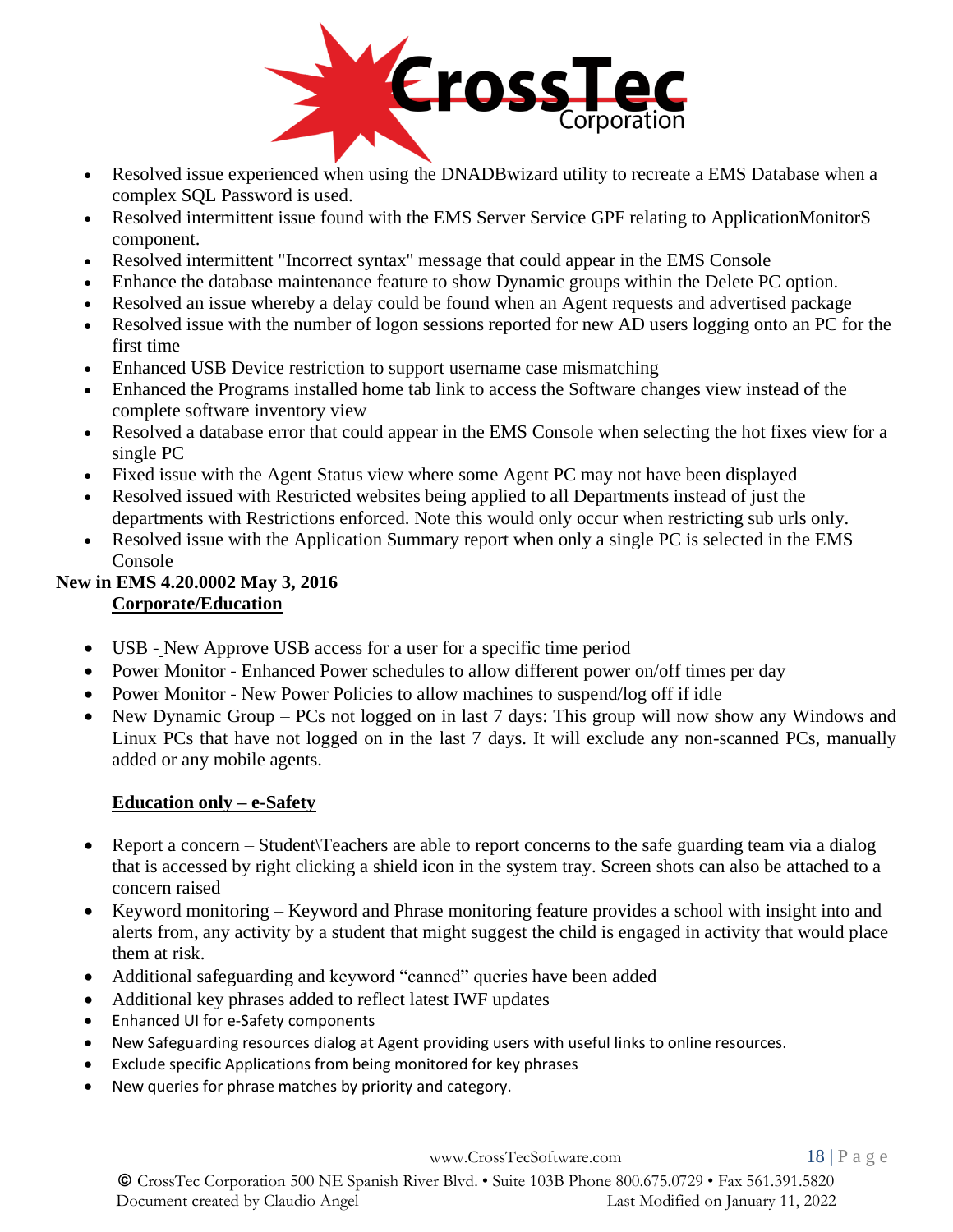

## **Fixes in EMS 4.20.0002 May 3, 2016**

## **Corporate/Education**

- Resolved issue with Application metering not reporting the correct Active times for Win8\10 PCs when applications are displayed in split screen mode.
- Resolved issue with Application metering not reporting the correct times when switching between Windows Store applications on Win8\10.
- Fixed issue when editing a sub URL it was incorrectly setting the restriction type.
- Resolved issue with Agents staying in the unassigned category and when they have been deployed through the discovery tool.
- Resolved issue where under certain circumstances it was not possible to delete Alerts recorded in the EMS Console
- Fix for the console displaying not information in the close alert dialog
- Fix for an issue with the EMS windows agent on a corporate installation
- Fix for incorrect data being recorded in internet metering when data typed into search boxes in web sites such as Amazon
- Resolved issue with scheduling software deployments when using AD OU containers.
- Resolved issue with the Copy command option within the software distribution package Actions
- Fixed issue when you use User/Edit Details to change PC owner and selecting single machine
- Resolved issue with saving the "Be Notified of All Reported Concerns" option
- Fixed an issue when attempting to Action a triggered Application alert from the EMS Console
- Enhanced Software distribution issue in an environment where the EMS Server has two network connections
- Enhanced the Application Restriction information when departments include Standalone Agents
- Enhanced performance when typing entries into Word or Excel when the EMS Agent is Installed
- Resolved issue relating to the time displayed on the Scheduled Power Off prompt

## **Education version only**

- The default sensitivity level for triggering keywords\phrases has been reduced to 90%
- Resolved behaviour whereby keywords\phrases were being affected by mouse clicks
- Improved reporting of Active processes
- Whole word matching applied to single keywords
- Updates applied to the default Phrase list
- Extended compatibility within the e-Safety component.
- Added extra security and tracking for Safeguarding Admin users.
- Further keyword matching enhancements
- A fix for an issue with the EMS windows Agent when enabling or disabling the e-Safety component

## **New in EMS Mac Agent 1.00.0001**

• The Crosstec EMS Mac Agent will now capture User information when exporting to a file.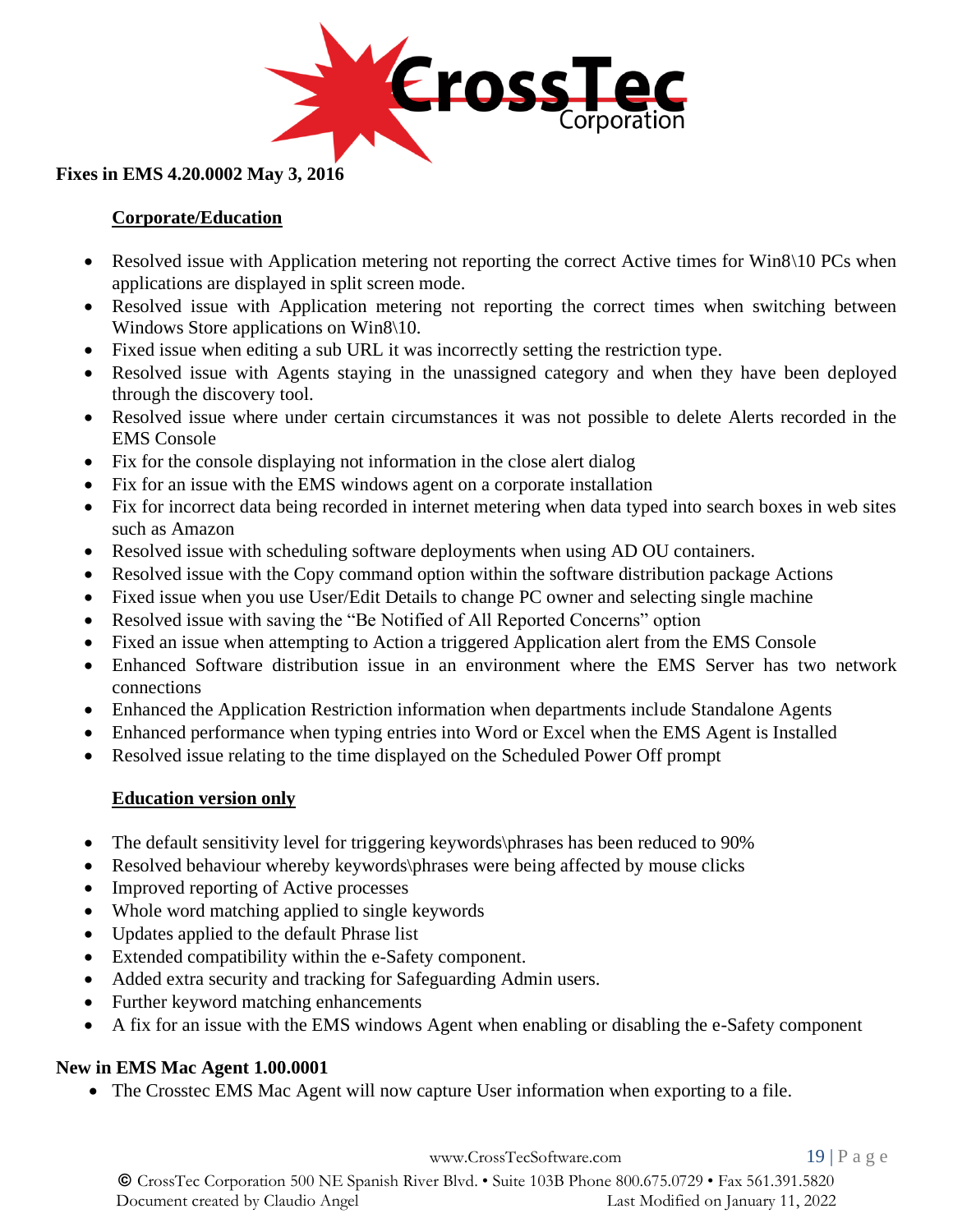

## **New in EMS 4.00.0000 January 11, 2016**

- New SNMP Component to allow monitoring of network devices.
- USB Device control
- Print monitoring
- Acceptable Usage Polices
- Auto Discovery of devices.
- New mobile agents and consoles (Android, iOS, Windows Mobile)
- Enhanced User Interface

## **Fixes in EMS 4.00.0000 January 11, 2016**

- **EMS Client Fixes**
	- Fixed for the CrossTec EMS Agent detecting Virtual Adapters
	- Fixed for Software Resources for large files
	- Various windows 64bit issue fixes
	- Fixed a high CPU utilization issue
	- Fixed internet metering for the Chrome browser
	- Fixed internet metering for the Firefox browser
	- Various Hardware Inventory fixes
	- Fixed an issue that could cause long load times of images in a web page
	- Fixed application restriction issues
	- Fixed software distribution to windows 7 machines
	- Fixed issues with software distribution to a logged off workstation

# • **EMS Console Fixes**

- Fixed an issues with testing Email alert settings
- Updated Reports and fixed some minor report issues
- Fixed numerous issues with the Query tool
- Database maintenance fixes
- Fixed a data export error
- Fixed issues merging applications
- Fixed the display of operating systems in the hardware inventory
- Fixed issues with licensing on merged applications
- Fixed issues with grouping applications
- Fixed issues with importing inventory data from standalone Agents
- Various minor user interface issues resolved
- **Localization issues**
	- Fixed an issue with the Remote control
	- Fixed console display issue in software inventory
	- Fixed the display of hot fixes
	- Fixed display issues in the EMS Console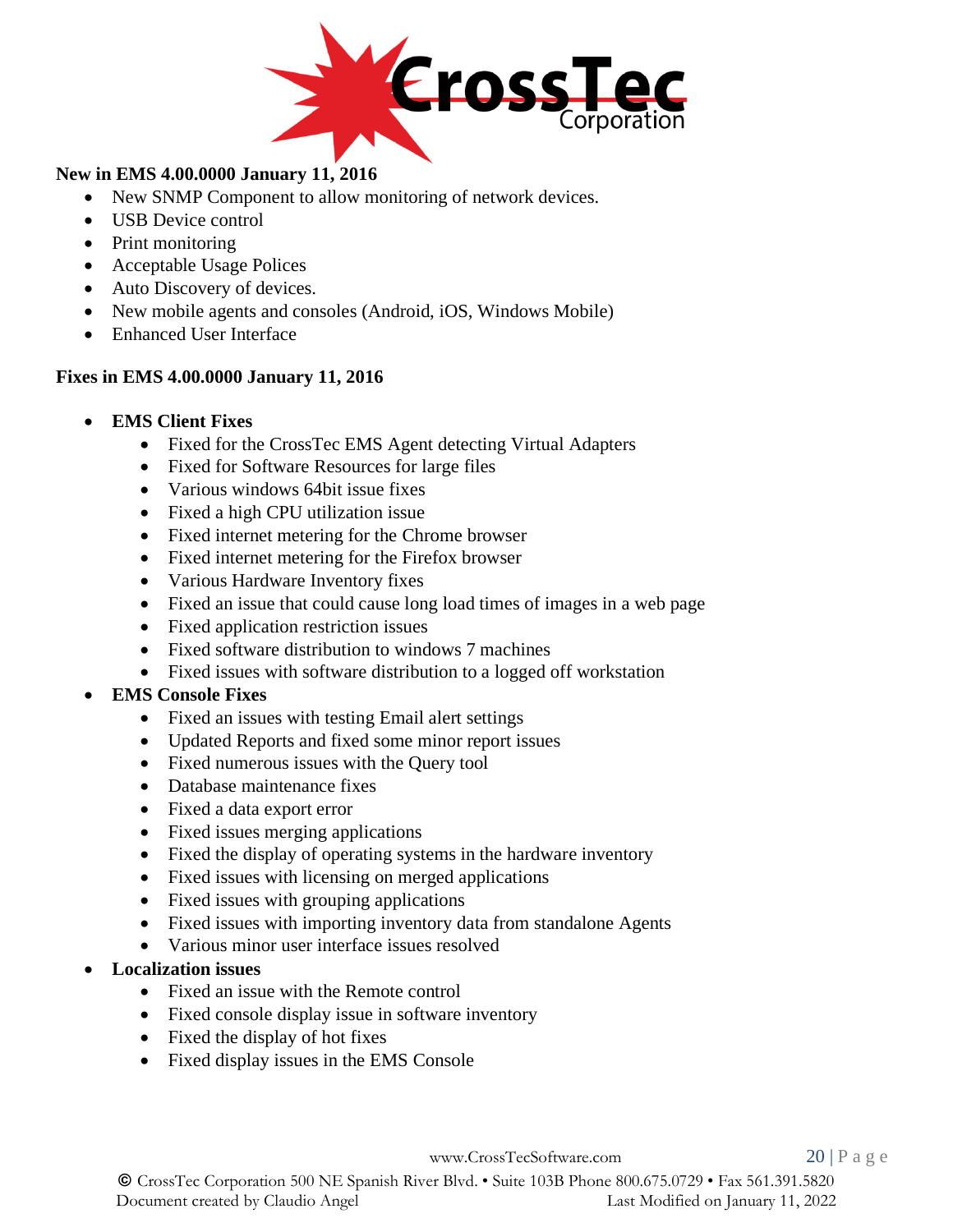

## **New in EMS 3.10.0005 November 1, 2012**

• Internet Metering now includes improved support for the Chrome Browser

## **Fixes in EMS 3.10.0005 November 1, 2012**

- Resolved issue found whereby the CrossTec EMS Software Distribution feature would fail to CrossTec EMS Client PCs with the TMG Firewall Client installed.
- Resolved issue found whereby under certain circumstances Applications detected by the CrossTec EMS Client would create a new entry in the Application Manager rather than be included in a existing Merged Application Group.
- Resolved issue found whereby the CrossTec EMS Server component could fail to respond.

## **Fixes in EMS 3.10.0004 May 15, 2012**

- Resolved issue whereby it was not possible to move a PC to a Department that had the same name as another Department under the AD Containers section.
- Resolved issue found whereby the Software Program License Reports included in the EMS Console could display an incorrect count for Merged Programs.
- Fixed issue whereby the EMS Client could not display Custom tabs that included drop down lists with a large number of items.
- Resolved issue found where it was not possible to create two sub departments with the same name under different top level departments in the EMS Console.
- Fixed issue found whereby a Arithmetic Overflow error could appear under certain circumstances when accessing the Energy Monitor feature in the EMS Console.
- Fixed issue found when exporting a query results that contain more than one page produces a blank file.
- Resolved issue found where it was not possible to remove peripherals for a group.
- Fixed issue found where a Database error could appear in the EMS Console when applying a Date range to the Energy Monitor view.
- Fixed issue found in the EMS Console where the Maintenance Contract detail fields were greyed out on the PC User details.
- Resolved issue where it was not possible to access the User Summary reports when the User details tab was selected in the EMS Console.
- Resolved issue found where under certain circumstances a Arithmetic overflow error could appear in the EMS Console when selecting the Internet Metering feature at the Company Level.

## **New in EMS 3.10.0004 May 15, 2012**

- Internet Metering now includes improved support for Chrome and Firefox Browsers
- Support provided for 64bit Operating Systems for Software Inventory, Internet Metering and Internet **Restrictions**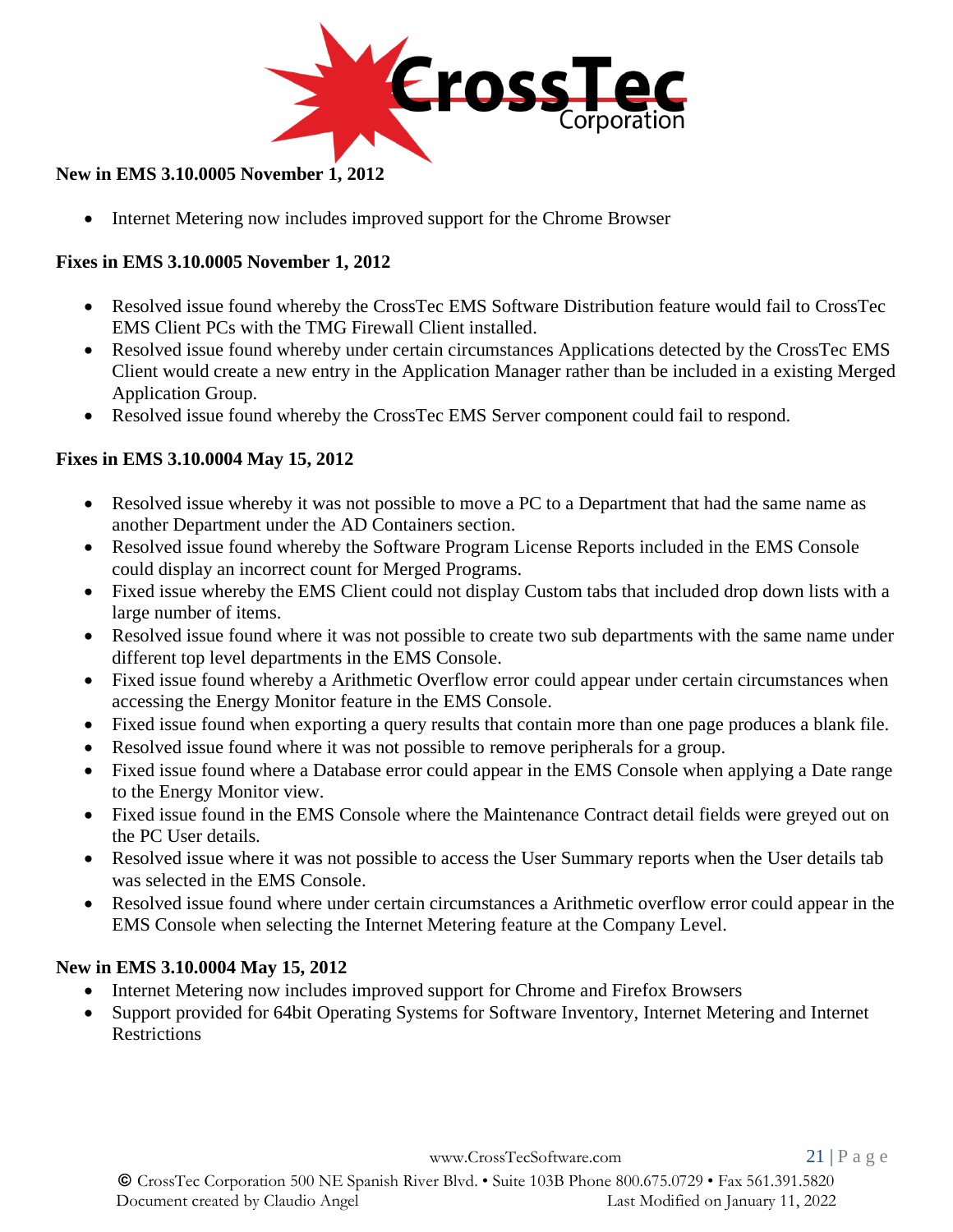

## **Fixes in EMS 3.10.0001 February 5, 2010**

- Problem resolved whereby the CrossTec EMS Client could not automatically switch between addresses configured in the registry for the EMS Client to connect too after upgrading to CrossTec EMS 3.10.0000.
- Fixed problem where the CrossTec EMS Client Gateway could not connect to the CrossTec EMS Server Gateway if Internet Restrictions had been applied to its local EMS Client.
- Fixed a problem whereby the CrossTec EMS Server could stop responding to Client and Console connections after upgrading to CrossTec EMS 3.10.0000.

## **New in EMS 3.10.0001 February 5, 2010**

• Client Gateway MSI installer has been updated to support obtaining the Server Gateway IP address from the installation parameters file (DNA.ini) allowing this to now be silently installed.

## **Fixes in EMS 3.10.0000 January 25, 2010**

- Fixed a problem with duplicate alerts being generated when alerts are configured for accessing a restricted application.
- Fixed a problem that allowed the Chat history to be changed by selecting and dragging text.
- Fixed a problem with the Data Export that allowed an operator to export data that they do not have access to through the console.
- Fixed the sorting by columns in the scheduled package dialog.
- Fixed a problem with attaching user defined queries to a component for the User hierarchy.
- Fixed a problem with trying to test a Software Distribution package to a disconnected or Linux Client
- Added a delete option in the Gateway status dialog to remove old gateways that have been physically removed or uninstalled.
- Fixed a problem with the EMS Gateway Client when sending large software distribution packages.
- Fixed a problem with the column sizing in the Software Packages dialog.
- Resolved the correct Internet Metering report will be printed from the EMS Console instead of a blank page.
- Resolved German translation within the Query Scheduler has now been updated correctly.
- Fixed a problem with detecting the License Id for Microsoft Office 2007.
- Resolved the German Translation for the Unmerge and Unmerge All buttons have been updated.
- Resolved when a previously exported Query that was attached to an EMS Component is now imported this will attach to the correct component.
- Fixed a problem with the files for a software distribution packages begin left on the server when they are deleted.
- Added a warning message that is displayed if you try and create a duplicate department in the hierarchy.
- Fixed a problem with the active time for web metering being incorrectly recorded when the Windows Live toolbar is installed.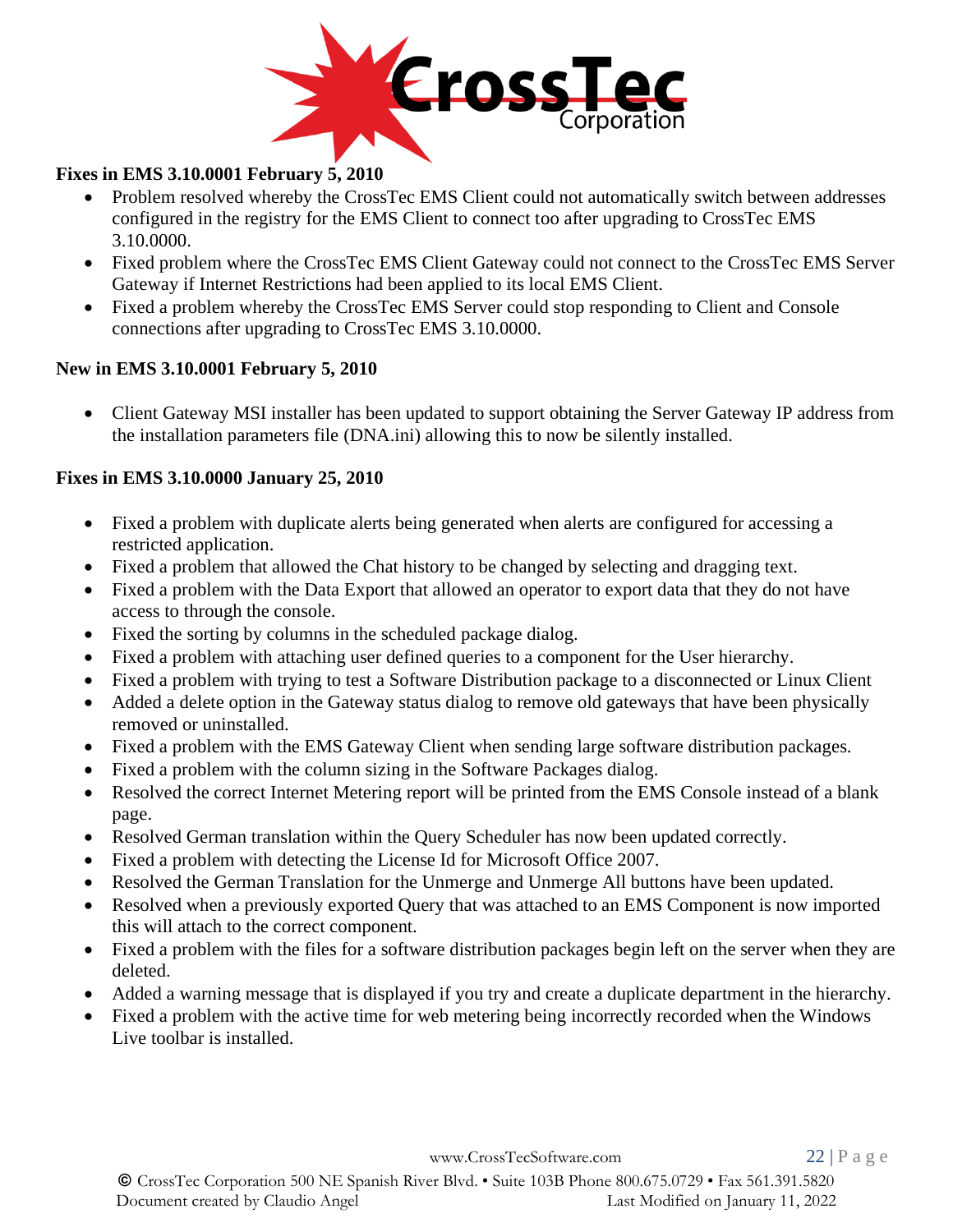

## **New in EMS 3.10.0000 January 25, 2010**

- Added Support for multiline text boxes in the custom user details.
- The License Information dialog now has an additional field in which you can store the cost of the software maintenance
- A registry setting has been added that when set will cause new detected software to be hidden in the EMS Console by default for More information please see **[TD599](http://www.netsupportsoftware.com/support/td.asp?td=599)**
- The Hot fixes that are displayed on the Applications list for an individual PC can now be optionally turned off by un-checking the "Show Hot fixes" option that is available in the view panel.
- Added a feature to allow the merging of Programs, so for example different minor versions of a program can me merged in to a new Item showing only the major version.
- The state of the display of the graphs in the EMS console is now stored so that if you hide the graphs and close and re-open the console the graphs will remain hidden.

## **Fixes in EMS 3.01.0001 July 16, 2009**

- **CrossTec Remote Control setup file updated to now include 10.60.0003**
- **Serial Number not appearing in hardware inventory**

Fix for Serial Numbers not being displayed in the hardware inventory

• **EMS Server Service using 100% CPU due to Approved and Restricted List Size**

Fix for EMS Server using high CPU utilization due to the url list

• **Smart update process fixes**

Fix for an issue introduced in EMS 3.00 with the update process

## **New in EMS 3.01 July 16, 2009**

## • **Communication Gateway**

CrossTec EMS now includes CrossTec Gateway Technology providing a stable and secure method for locating and connecting to Clients on remote networks securely via the Internet. Multiple remote locations can communicate data back to a central location with the use of the included Client and Server Gateway Components.

• **Energy Monitor**

Aimed at helping organizations reduce their carbon footprint, meet internal energy saving targets and reduce operational costs, the new Energy Monitor component tracks all powered-on systems across the enterprise, highlighting their energy consumption and associated costs. Working day hours can be defined making it easy to identify out of hours wastage.

## • **Active Directory Integration**

Full Active Directory Integration is provided in v3. The CrossTec EMS tree view can now mirror your Active Directory structure. Support has been provided to enable membership of AD groups to control logon/access rights to the EMS Console.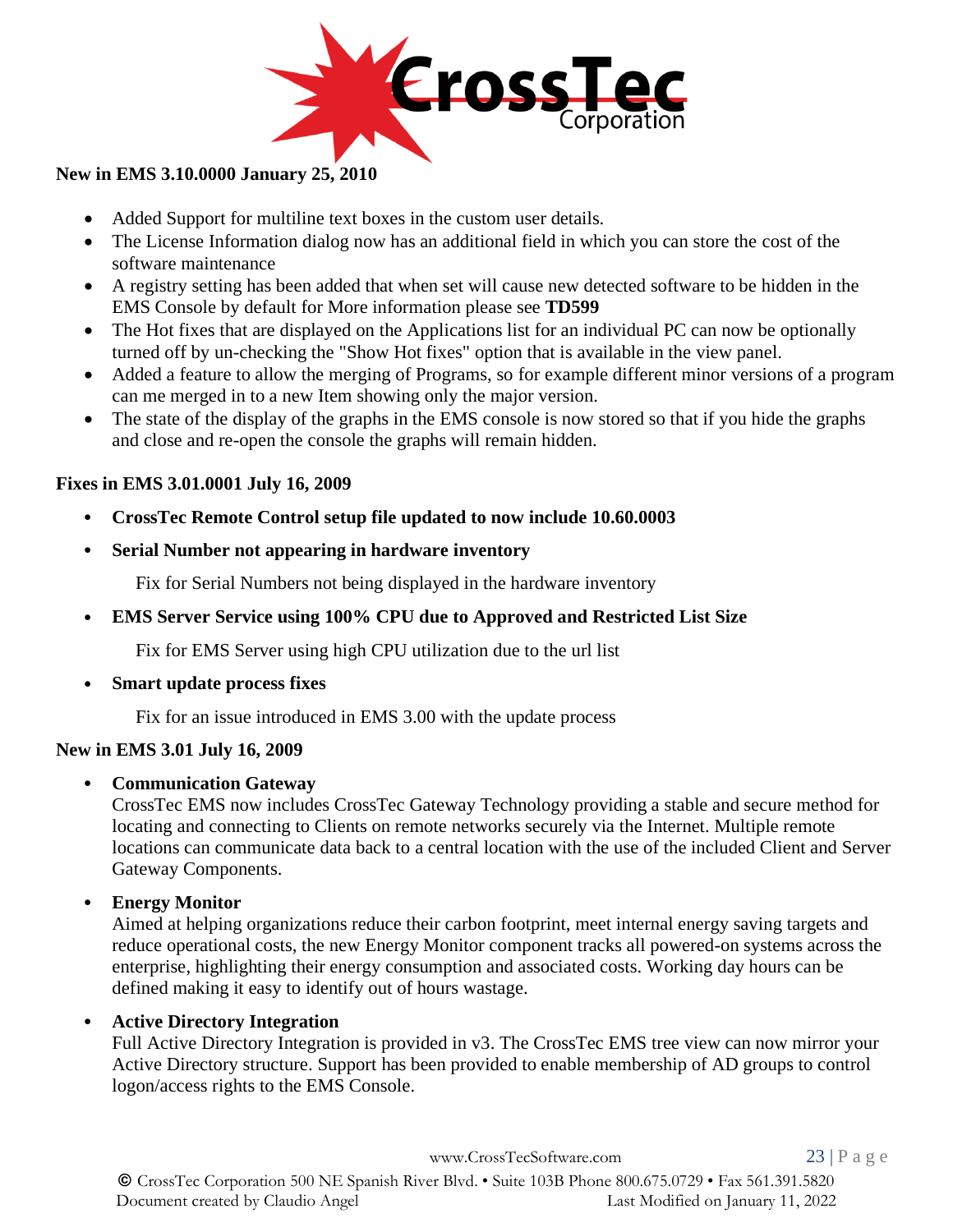

#### • **Console Roles**

Access rights for Console Operators are now controlled by defined profiles or 'Roles'. Once created the Role can be assigned to multiple operators. Roles can be linked to a Windows Group and are relevant when Active Directory is being used.

## • **Change PC Owner**

When EMS connects to a Client PC for the first time it will automatically 'bind' the logged on user as the PC Owner. A new 'Bind Users' dialog allows you to manually change the PC Owner details if this is not the permanent 'owner'.

#### • **User Interface - Enhanced**

The CrossTec EMS User Interface has been totally refreshed for version 3. Included among the changes is the introduction of separate PC and User tree views, making it easier to distinguish between the physical asset and items associated with the user (such as Internet and Application usage), as well as a completely new navigation bar and dynamic component "action panels".

#### • **Software Inventory – Enhanced**

The newly introduced 'Installed Programs' option mirrors the add/remove programs structure of your Client machines, detailing the license levels for the displayed applications. CrossTec EMS now features three level software inventory : Software Programs (eg MS Office), Software Applications (eg MS Word) and Software Resources (eg Letter.doc)

It is now possible to remove a Single Application from an Application group rather than having to unmerge the entire group of Applications.

Check and Uncheck buttons have been added to the Applications list, this means that after selecting multiple Applications from the Software Applications list you can now use the Check or Uncheck buttons to hide or show the selected Applications in the Software Inventory List.

#### • **License Administration - Enhanced**

The process for assigning license information to a PC's asset data has been refined. New 'Leasing Administration' and 'Maintenance Administration' dialogs have been added enabling operators to quickly assign licenses to any number of PCs.

The location field within the License information for Software Applications will also now provide a drop down list of previous entries entered for you to choose from.

## • **Internet Metering – Enhanced**

Support for Sub-Url's added allowing you to restrict both complete and specific pages within a website.

It is now possible to apply all four levels of Internet Access to Departments in half hour Blocks, including Unrestricted Access, Approved Sites only, Block restricted Sites and Block All Sites.

Internet Restrictions applied to a EMS Client will now continue to be applied to the EMS Client machine even if the Client has been restarted and has not reconnected to the EMS Server.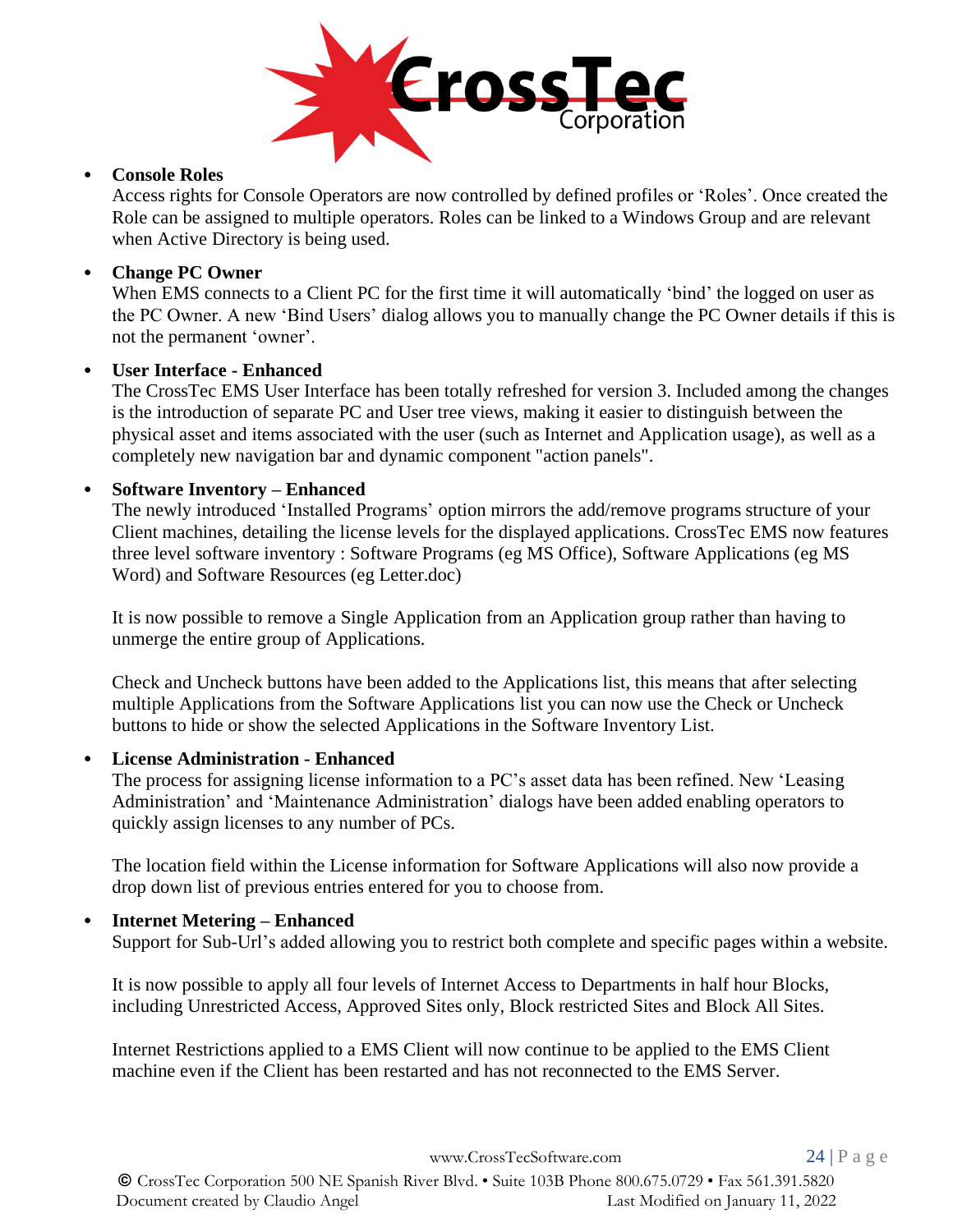

## • **Additional Hardware – Enhanced**

Peripheral Hardware items such as PDAs or Mobile phones can now be assigned to multiple machines simultaneously extending CrossTec EMS's use as a central reporting point for technology assets.

#### • **Database Wizard – Enhanced**

New 'Miscellaneous Settings' dialog added to the EMS Database Wizard enabling you to enter the SQL Server address, set a timeout for Database Queries, force Active Directory Authentication and add EMS Gateway settings.

#### • **Query Tool – Enhanced**

The CrossTec EMS Query tool is a unique utility that allows an operator to produce custom reports and data views based on all database fields. This has been extended to include the following:

- Totaling Options are now available CrossTec EMS now provides Totaling Options to provide Totals for values such as time and cost.
- o Additional fields for PC Memory added The following fields have now been added to the Query tool relating to the Memory installed in PC's:- Memory Slot, Memory Slot Capacity and Memory Type.
- o Application Description field added An Application Description field has now been included in the Query Tool to allow you to find individual Applications that are part of a Merged Application group.
- o Last Logged on User field added A field to report the Last Logged on User has been added to the Query Tool
- o File Resource Size field added The Query Tool now includes a field for the "File Resource Size" to report the file size for software resources.

## • **User Details - Enhanced**

It is now possible to select to hide the General Page from the EMS User Details, allowing you to show only custom User detail tabs created.

• **When clicking on a HTTPS link in internet metering it takes you to a HTTP site and displays a page cannot be found message**

Fixed it is now possible to access HTTPS links recorded in the Internet Metering History from the EMS Console

- **Fixed problem where the previous version of an installed application would still appear in the Software Inventory list as installed until a Force refresh was performed** Problem resolved the previous version for a upgraded software installation will no longer appear in the Client Software Inventory, only the version of the application will be reported.
- **Hardware Inventory Displays the correct number of Physical Processors installed** Hardware Inventory: Fix applied to display correct number of Physical Processors installed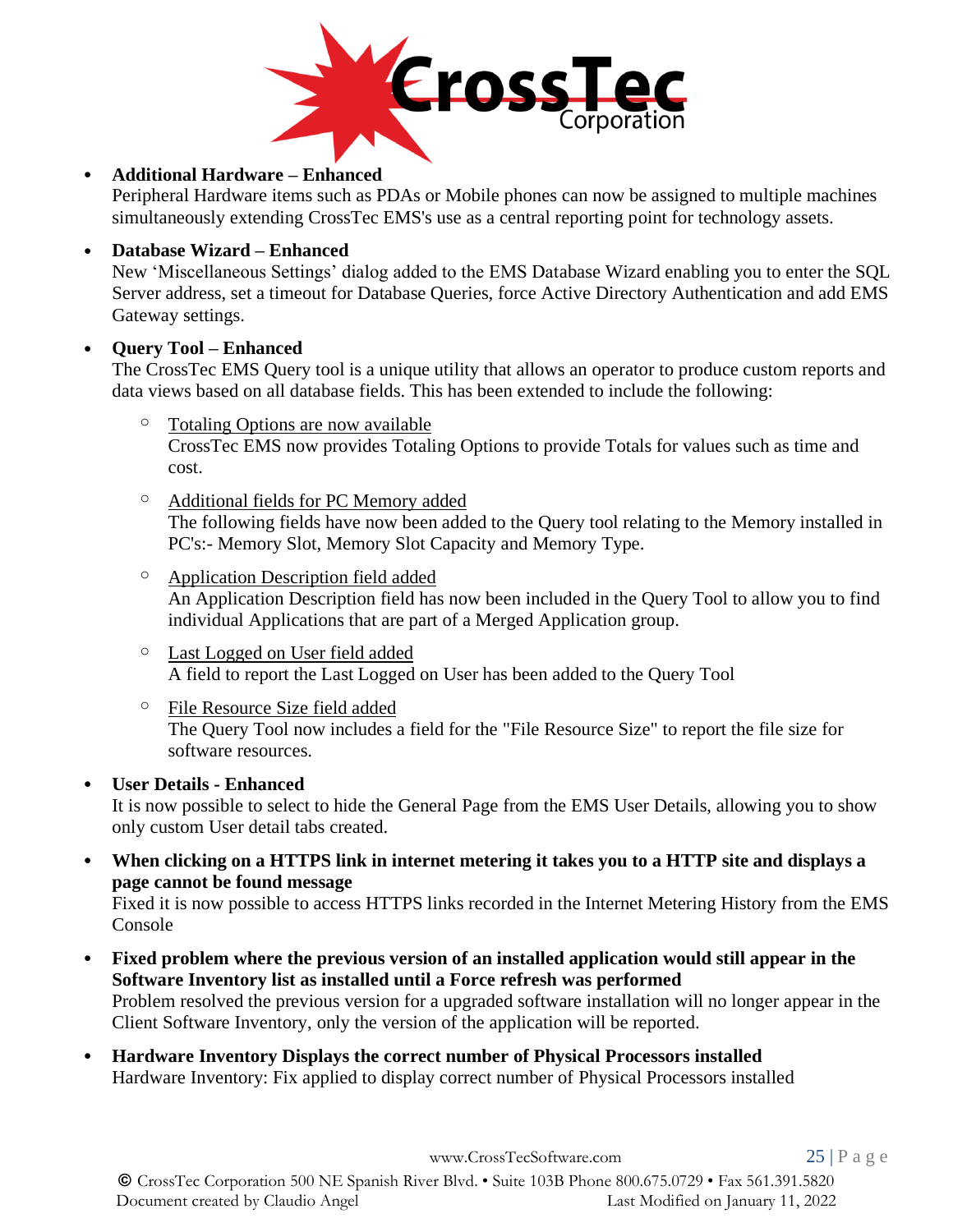

- **The Active time is now reported correctly when using multiple Tabs in IE7** Fixed CrossTec EMS will now report the correct Active Time for each website tab opened within Internet Explorer 7
- **Client Status reports the Incorrect Platform information for Windows XP 64bit** Windows XP 64bit Workstations will now report the correct Operating System information in the Platform Column in the Client Status
- **When accessing the next page of query results for a new query attached to a component the results are displayed incorrectly** Resolved problem whereby the next page results for a Query attached to a EMS Component would not display the expected results.
- **Warehouse will not receive the requested package if the Warehouse Operating system is not selected as supported for the Software Package** The Operating System restrictions for a package will no longer be applied to Warehouses.
- **EMS Software Distribution Actions changing switches to lower case** Command line switches included in the Action for a Software Package will no longer change to lower case when the package is executed on the Client
- **Application Restrictions Configured on a top level Department would not be inherited by Sub Departments**

Department Application restrictions will now also apply to Sub Department.

# **Fixes in EMS 2.70 February 21st 2007**

- Fixes problem in query tool when query on Software Inventory file names containing multiple point separators in file name.
- New Installed applications detected by Application Metering component and added to Software inventory now Inventory for all PC's containing the product.
- Fixes installation issue installing on Hungarian Operating systems.
- Installer now places EMS Console in Windows Firewall exceptions list. No longer prompted to add to firewall exceptions list on first usage.
- Fixes Installation issues when using SQL Express Database
- Fixes a problem in Query Tool. "Database error connection busy with another hstmt"
- Fixes an obscure GPF when opening dynamic groups.
- Fixes a problem where system alerts could continue to display in console for a period of time after they have been closed.
- Database Error: S1000 When Moving Clients in the Console
- EMS MSI Installer for Console now installs desktop icons to All Users
- Installer updated to install user DSN rather than system DSN in previous versions. Should no longer be necessary to logon Console as administrative user for first logon